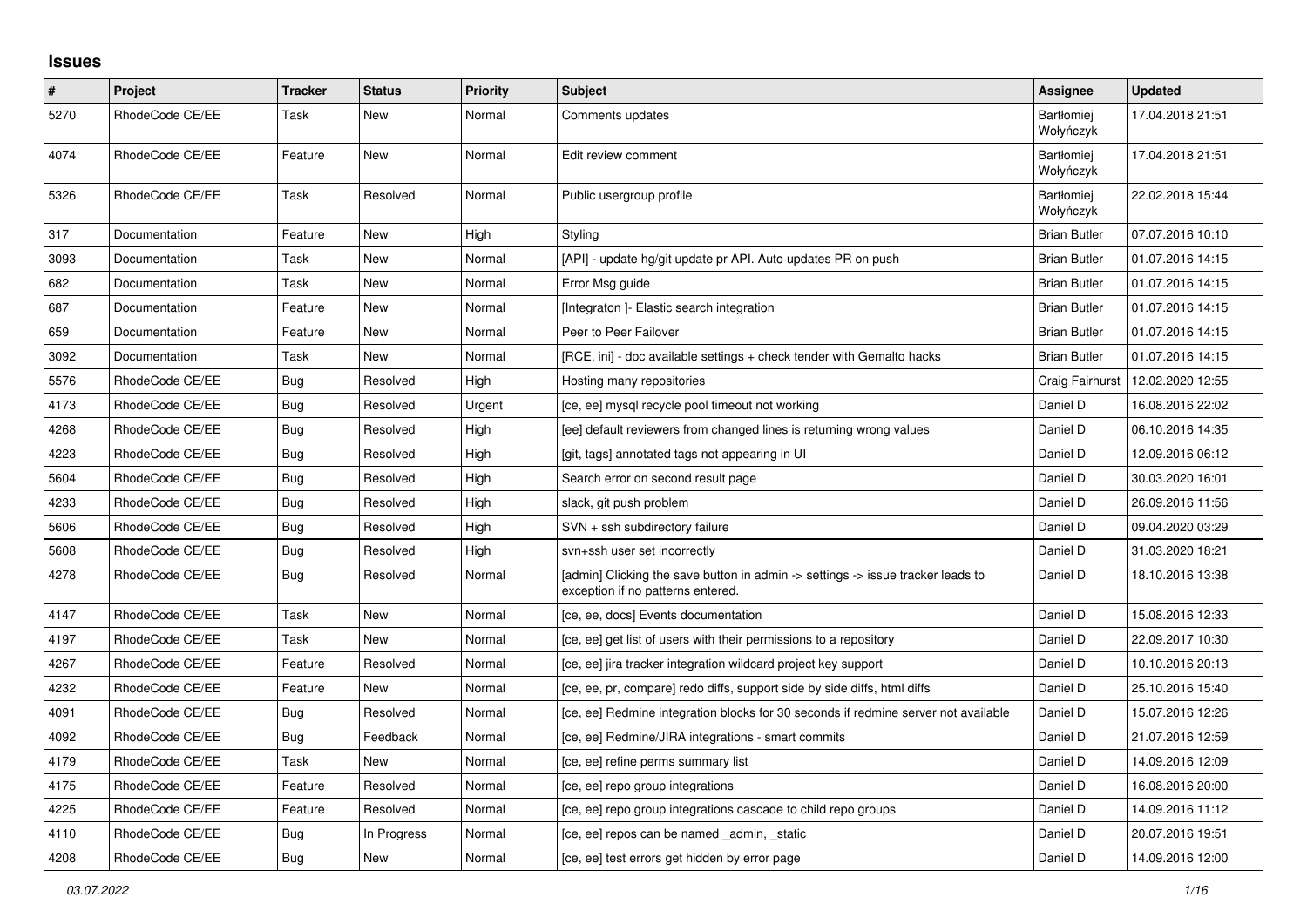| $\pmb{\#}$ | Project         | <b>Tracker</b> | <b>Status</b> | <b>Priority</b> | <b>Subject</b>                                                                                | Assignee                    | <b>Updated</b>                   |
|------------|-----------------|----------------|---------------|-----------------|-----------------------------------------------------------------------------------------------|-----------------------------|----------------------------------|
| 4288       | RhodeCode CE/EE | Task           | Resolved      | Normal          | [ce, ee] unify controllers that use diffs                                                     | Daniel D                    | 02.08.2017 11:41                 |
| 4256       | RhodeCode CE/EE | Bug            | <b>New</b>    | Normal          | [ce, ee, ux] Source code highlight colors conflict with red/green inserted/deleted<br>blocks  | Daniel D                    | 03.10.2016 05:00                 |
| 4246       | RhodeCode CE/EE | Task           | New           | Normal          | [ce, ee, vcs, git] add tests for annotated git tags                                           | Daniel D                    | 13.02.2018 18:03                 |
| 4120       | RhodeCode CE/EE | Task           | <b>New</b>    | Normal          | [ce] replace get_repo_nodes api                                                               | Daniel D                    | 17.04.2018 21:49                 |
| 5602       | RhodeCode CE/EE | Feature        | Resolved      | Normal          | Copy full path only copies partial                                                            | Daniel D                    | 30.03.2020 16:04                 |
| 4238       | RhodeCode CE/EE | Task           | Resolved      | Normal          | default reviewers updates                                                                     | Daniel D                    | 06.10.2016 14:26                 |
| 4183       | RhodeCode CE/EE | Feature        | Resolved      | Normal          | Different roles for PR reviewers                                                              | Daniel D                    | 12.10.2020 23:13                 |
| 4311       | RhodeCode CE/EE | Task           | Resolved      | Normal          | Diffs feedback                                                                                | Daniel D                    | 26.11.2016 14:10                 |
| 4296       | RhodeCode CE/EE | Bug            | Resolved      | Normal          | [ee] Can not create pull requests with reviewers.                                             | Daniel D                    | 07.11.2016 21:17                 |
| 5581       | RhodeCode CE/EE | Feature        | Resolved      | Normal          | expose `send email` option in the HTTP API, for `comment commit` and<br>comment pull request` | Daniel D                    | 29.01.2020 11:46                 |
| 5610       | RhodeCode CE/EE | Bug            | Resolved      | Normal          | Files navigation looses the at= <name> marker</name>                                          | Daniel D                    | 03.10.2021 23:23                 |
| 1131       | RhodeCode CE/EE | Feature        | Resolved      | Normal          | Implement default reviewers for code review                                                   | Daniel D                    | 21.09.2016 18:28                 |
| 4181       | RhodeCode CE/EE | Task           | Resolved      | Normal          | Integrations: allow root repos only integrations                                              | Daniel D                    | 31.08.2016 17:44                 |
| 4157       | RhodeCode CE/EE | Feature        | New           | Normal          | [integrations] Integrate with industry standard SW development tools                          | Daniel D                    | 08.08.2016 12:55                 |
| 4180       | RhodeCode CE/EE | Task           | Resolved      | Normal          | integrations: possible limit the updates sent                                                 | Daniel D                    | 22.08.2016 12:22                 |
| 5579       | RhodeCode CE/EE | Bug            | Resolved      | Normal          | JS bug when a commit message can be parsed as a number                                        | Daniel D                    | 20.01.2020 10:04                 |
| 5615       | RhodeCode CE/EE | Feature        | Resolved      | Normal          | Misleading message in PR diff view "File was deleted in this version"                         | Daniel D                    | 23.04.2020 17:40                 |
| 4202       | RhodeCode CE/EE | Task           | Resolved      | Normal          | Polish the 503.html page                                                                      | Daniel D                    | 30.08.2016 23:54                 |
| 5599       | RhodeCode CE/EE | Bug            | Resolved      | Normal          | SVN navigation to trunk fails                                                                 | Daniel D                    | 04.04.2020 11:21                 |
| 4289       | RhodeCode CE/EE | Task           | New           | Low             | [ce, ee] clean up pygments lexer functions + handling                                         | Daniel D                    | 21.10.2016 14:44                 |
| 4259       | RhodeCode CE/EE | Task           | Resolved      | Low             | Events, create post-create-user event                                                         | Daniel D                    | 30.01.2017 20:11                 |
| 4199       | RhodeCode CE/EE | <b>Bug</b>     | Resolved      | High            | investigate: ongoing SSL problems when switching to 4.X from 3.X                              | Johannes<br>Bornhold        | 15.09.2016 13:14                 |
| 3971       | RhodeCode CE/EE | <b>Bug</b>     | Resolved      | Normal          | [ce, vcs] Merge requests/Pull requests failing due to rebase problem                          | Johannes<br><b>Bornhold</b> | 19.07.2016 15:54                 |
| 4153       | RhodeCode CE/EE | Task           | Resolved      | Normal          | Optimize readme fetching by changing the system of readme detection                           | Johannes<br><b>Bornhold</b> | 09.09.2016 10:17                 |
| 4121       | RhodeCode CE/EE | <b>Bug</b>     | Resolved      | Normal          | [ce, ee] server announcement has extra margin                                                 | Lisa Quatmann               | 26.09.2016 14:00                 |
| 4224       | RhodeCode CE/EE | Bug            | Resolved      | Normal          | [docs] update docs re: removing old instances when switching editions                         | Lisa Quatmann               | 11.10.2016 15:36                 |
| 4254       | RhodeCode CE/EE | Bug            | Resolved      | Normal          | [frontend] 500 Internal Server Error with i18n-ed pages                                       | Lisa Quatmann               | 30.09.2016 14:38                 |
| 3488       | RhodeCode CE/EE | Bug            | Resolved      | Normal          | [frontend, styling] update icon font                                                          |                             | Lisa Quatmann   04.10.2016 13:27 |
| 4194       | RhodeCode CE/EE | Task           | Resolved      | Normal          | move svn http backend out of labs into a real VCS settings                                    |                             | Lisa Quatmann   14.09.2016 23:16 |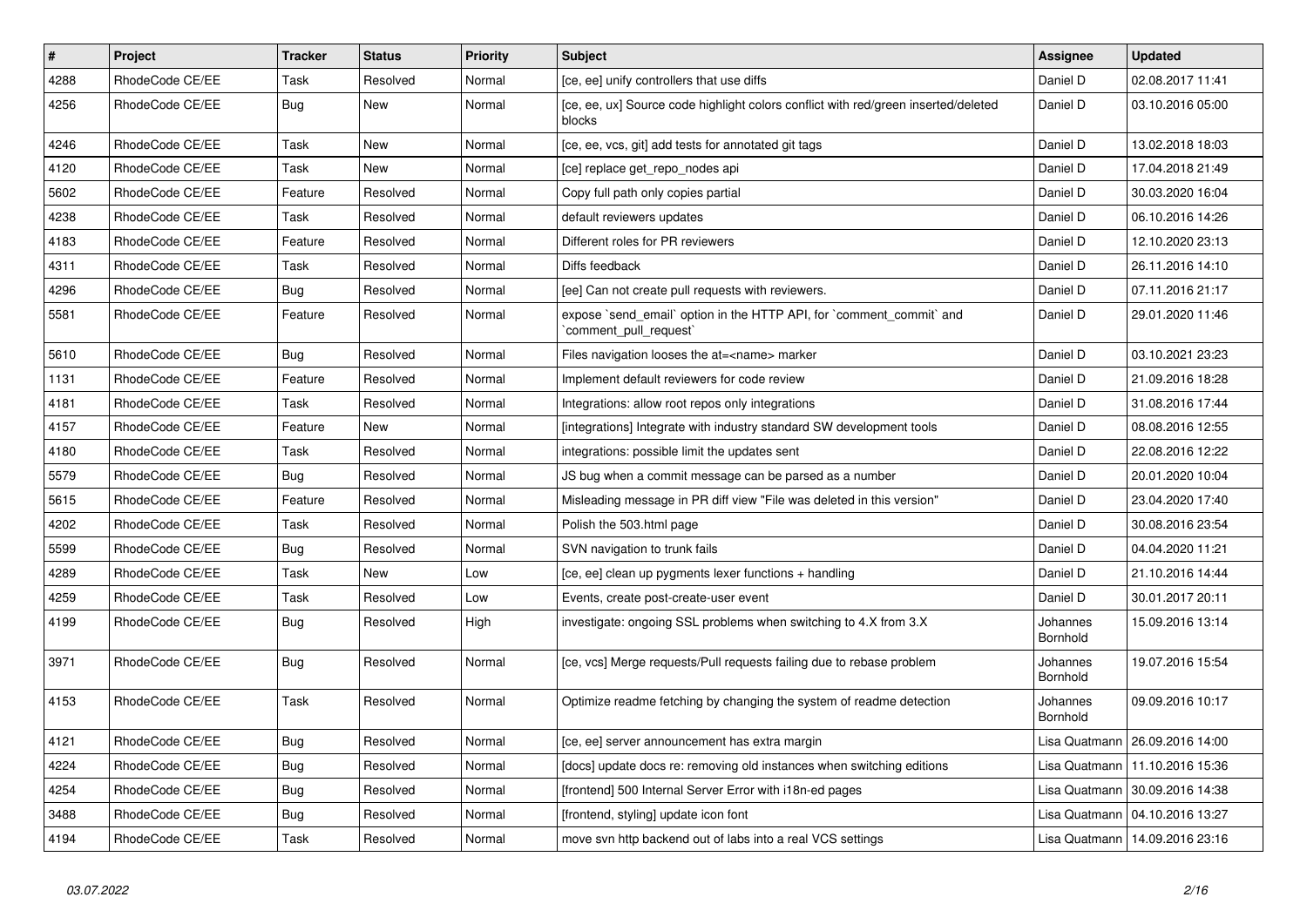| $\vert$ # | Project         | <b>Tracker</b> | <b>Status</b> | <b>Priority</b> | <b>Subject</b>                                                                        | Assignee                     | <b>Updated</b>   |
|-----------|-----------------|----------------|---------------|-----------------|---------------------------------------------------------------------------------------|------------------------------|------------------|
| 4213      | RhodeCode CE/EE | Feature        | <b>New</b>    | High            | Embed PostgreSQL database                                                             | Marcin<br>Kuzminski<br>[CTO] | 03.09.2016 23:45 |
| 4184      | RhodeCode CE/EE | <b>Bug</b>     | Resolved      | High            | fix content INT overflow bug                                                          | Marcin<br>Kuzminski<br>[CTO] | 23.08.2016 10:31 |
| 3549      | RhodeCode CE/EE | <b>Bug</b>     | Resolved      | Normal          | [4.0.0 regression], file source links use last commit id instead of current commit id | Marcin<br>Kuzminski<br>[CTO] | 21.04.2016 16:10 |
| 4250      | RhodeCode CE/EE | Bug            | Resolved      | Normal          | Adding a reviewer into existing PR doesn't set a reason.                              | Marcin<br>Kuzminski<br>[CTO] | 07.10.2016 20:05 |
| 4282      | RhodeCode CE/EE | Task           | Resolved      | Normal          | Add inode limit together with disk usage                                              | Marcin<br>Kuzminski<br>[CTO] | 19.10.2016 12:18 |
| 4219      | RhodeCode CE/EE | Feature        | Resolved      | Normal          | [ce, ee] Add mandatory reviewers for pull requests                                    | Marcin<br>Kuzminski<br>[CTO] | 20.06.2017 15:23 |
| 4211      | RhodeCode CE/EE | Feature        | Resolved      | Normal          | [ce, ee] increase webhook flexibility                                                 | Marcin<br>Kuzminski<br>[CTO] | 20.06.2022 10:55 |
| 3454      | RhodeCode CE/EE | Task           | Feedback      | Normal          | [ce/ee] visually differentiate the two editions                                       | Marcin<br>Kuzminski<br>[CTO] | 10.08.2016 03:30 |
| 4245      | RhodeCode CE/EE | Task           | Resolved      | Normal          | Convert control command to use http mode by default                                   | Marcin<br>Kuzminski<br>[CTO] | 14.10.2016 16:13 |
| 3556      | RhodeCode CE/EE | Task           | Resolved      | Normal          | Disable and rename initial repo scan flag                                             | Marcin<br>Kuzminski<br>[CTO] | 22.04.2016 14:33 |
| 4036      | RhodeCode CE/EE | <b>Bug</b>     | Resolved      | Normal          | encrypted clone_uri can throw unicodeerror after key change                           | Marcin<br>Kuzminski<br>[CTO] | 27.06.2016 19:38 |
| 5653      | RhodeCode CE/EE | Feature        | New           | Normal          | Extend SSH clone to support cloning by repo id.                                       | Marcin<br>Kuzminski<br>[CTO] | 17.02.2021 12:58 |
| 4035      | RhodeCode CE/EE | <b>Bug</b>     | In Progress   | Normal          | failed to create whoosh index                                                         | Marcin<br>Kuzminski<br>[CTO] | 06.07.2016 00:04 |
| 4281      | RhodeCode CE/EE | Task           | Resolved      | Normal          | Fix docs on To `increase database performance`                                        | Marcin<br>Kuzminski<br>[CTO] | 18.10.2016 16:39 |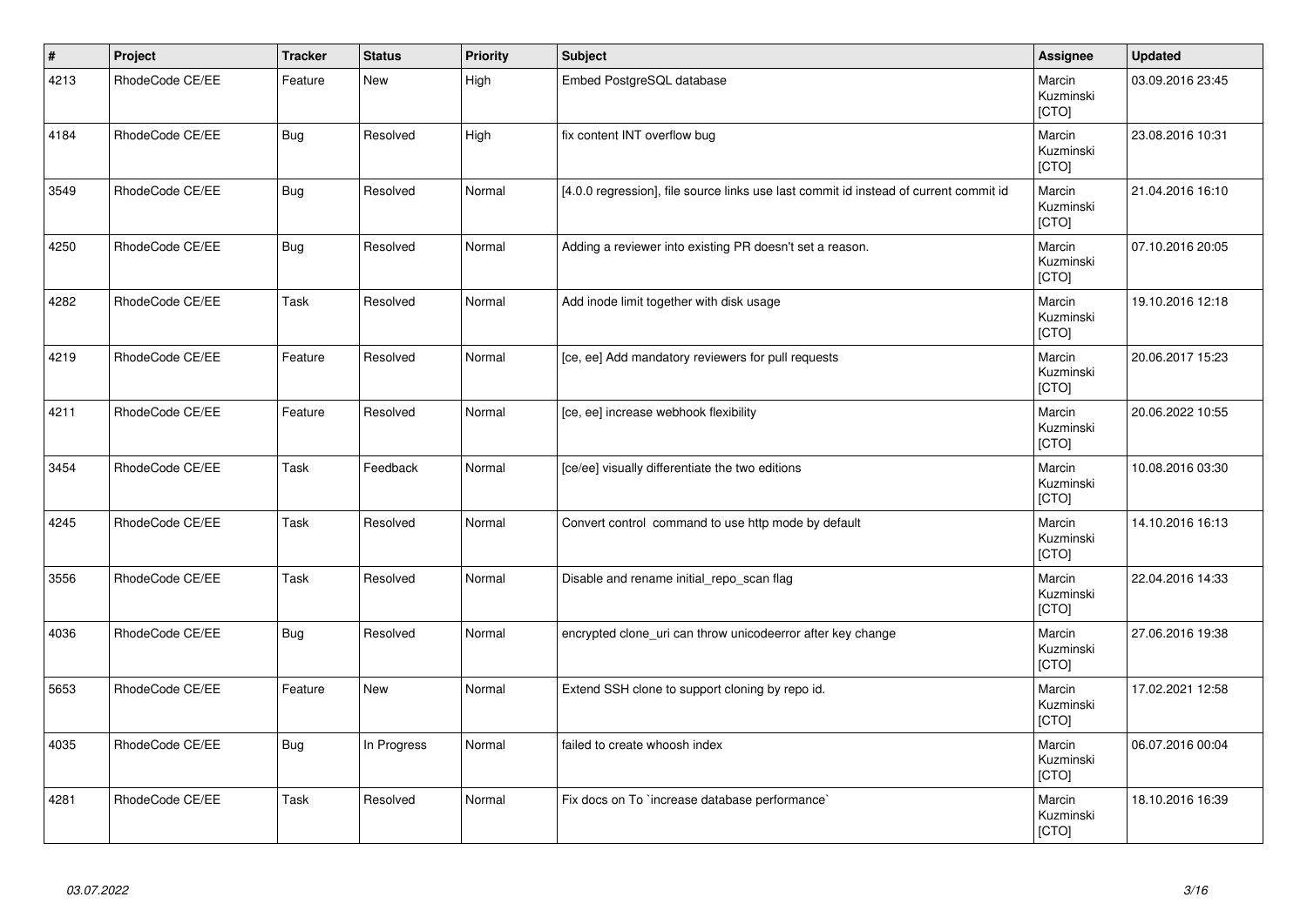| $\vert$ # | Project         | <b>Tracker</b> | <b>Status</b> | <b>Priority</b> | <b>Subject</b>                                                                                     | <b>Assignee</b>              | <b>Updated</b>   |
|-----------|-----------------|----------------|---------------|-----------------|----------------------------------------------------------------------------------------------------|------------------------------|------------------|
| 5257      | RhodeCode CE/EE | <b>Bug</b>     | <b>New</b>    | Normal          | Git repository with big binary file provokes error and strange behavior/memory leak<br>of RH.      | Marcin<br>Kuzminski<br>[CTO] | 23.03.2017 22:02 |
| 4193      | RhodeCode CE/EE | Feature        | In Progress   | Normal          | Improve Filter Functionality in the Change Log                                                     | Marcin<br>Kuzminski<br>[CTO] | 22.09.2017 10:25 |
| 5386      | RhodeCode CE/EE | Task           | Resolved      | Normal          | Increase security for Email Change                                                                 | Marcin<br>Kuzminski<br>[CTO] | 17.02.2018 17:29 |
| 4000      | RhodeCode CE/EE | Feature        | <b>New</b>    | Normal          | Make compare more functional                                                                       | Marcin<br>Kuzminski<br>[CTO] | 18.11.2017 19:11 |
| 3483      | RhodeCode CE/EE | Bug            | New           | Normal          | oauth: disable 3rd party registration if RhodeCode registration is disabled                        | Marcin<br>Kuzminski<br>[CTO] | 13.04.2016 12:13 |
| 5150      | RhodeCode CE/EE | Task           | Resolved      | Normal          | Password reset promts in my account should be hidden in accounts that are not of<br>type rhodecode | Marcin<br>Kuzminski<br>[CTO] | 02.01.2017 16:34 |
| 4297      | RhodeCode CE/EE | Task           | Resolved      | Normal          | redo the my-pull-requests page to use the datagrid                                                 | Marcin<br>Kuzminski<br>[CTO] | 01.11.2016 09:31 |
| 4670      | RhodeCode CE/EE | Task           | Resolved      | Normal          | Release 4.5.1                                                                                      | Marcin<br>Kuzminski<br>[CTO] | 06.12.2016 21:13 |
| 4178      | RhodeCode CE/EE | Bug            | Resolved      | Normal          | RhodeCode EE OVA VM wont run on a ESX 6.0 host                                                     | Marcin<br>Kuzminski<br>[CTO] | 15.09.2016 13:25 |
| 5382      | RhodeCode CE/EE | Feature        | <b>New</b>    | Normal          | Support for repository aliases                                                                     | Marcin<br>Kuzminski<br>[CTO] | 04.09.2017 15:17 |
| 4276      | RhodeCode CE/EE | Bug            | Resolved      | Normal          | System info page uses mercurial/git versions from RhodeCode instead of VCSServer                   | Marcin<br>Kuzminski<br>[CTO] | 14.11.2016 21:19 |
| 4065      | RhodeCode CE/EE | <b>Bug</b>     | Resolved      | Normal          | [ux, login] 404 on login after comment attempt                                                     | Marcin<br>Kuzminski<br>[CTO] | 04.07.2016 00:40 |
| 4155      | RhodeCode CE/EE | <b>Bug</b>     | Resolved      | Low             | Date of Last Change is not displayed correctly                                                     | Marcin<br>Kuzminski<br>[CTO] | 21.01.2020 02:20 |
| 5442      | RhodeCode CE/EE | Feature        | Resolved      | Low             | Preview of Jupyter notebooks                                                                       | Marcin<br>Kuzminski<br>[CTO] | 16.01.2019 16:33 |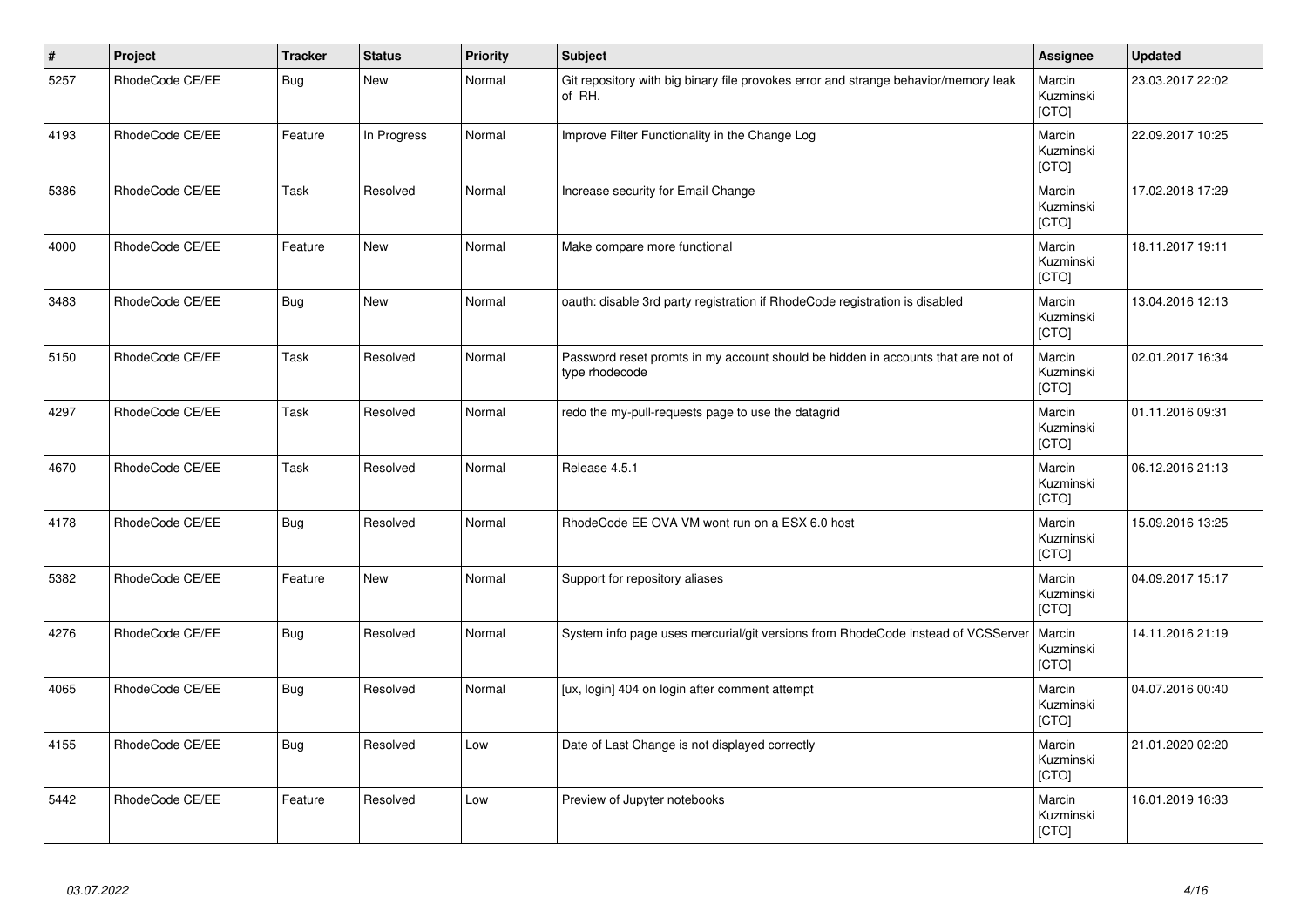| $\pmb{\#}$ | Project              | <b>Tracker</b> | <b>Status</b> | <b>Priority</b> | <b>Subject</b>                                                                                       | Assignee                     | <b>Updated</b>   |
|------------|----------------------|----------------|---------------|-----------------|------------------------------------------------------------------------------------------------------|------------------------------|------------------|
| 5441       | RhodeCode CE/EE      | Feature        | New           | Low             | Some files not parsed as XML files                                                                   | Marcin<br>Kuzminski<br>[CTO] | 12.06.2018 12:23 |
| 4269       | RhodeCode CE/EE      | Support        | Resolved      | Normal          | Allow flash messages to be permanently surpressed                                                    | Marcin Lulek                 | 14.10.2016 12:46 |
| 5587       | RhodeCode CE/EE      | Bug            | Resolved      | Normal          | Broken metatags in 4.18.1                                                                            | Marcin Lulek                 | 29.01.2020 11:46 |
| 4234       | RhodeCode CE/EE      | Task           | New           | Normal          | prepare and test RhodeCode VM image for AWS                                                          | Marcin Lulek                 | 11.07.2017 13:32 |
| 4052       | RhodeCode Appenlight | Task           | New           | Normal          | release fixes                                                                                        | Marcin Lulek                 | 29.06.2016 12:14 |
| 4273       | RhodeCode CE/EE      | Bug            | Resolved      | Urgent          | GIT executable not seen by vcsserver                                                                 | Martin<br>Bornhold           | 13.10.2016 15:45 |
| 4251       | RhodeCode CE/EE      | Task           | Feedback      | High            | [customer] Pull request with subrepos                                                                | Martin<br>Bornhold           | 10.11.2016 17:52 |
| 4243       | RhodeCode CE/EE      | Support        | Resolved      | High            | Gist visibility update?                                                                              | Martin<br>Bornhold           | 27.09.2016 06:40 |
| 4271       | RhodeCode CE/EE      | Bug            | Resolved      | Normal          | Browsing new repository groups via SVN issue                                                         | Martin<br>Bornhold           | 19.10.2016 11:11 |
| 3950       | RhodeCode CE/EE      | <b>Bug</b>     | Resolved      | Normal          | [ce, ee] trying to merge pr against a deleted branch/bookmark breaks the pr page                     | Martin<br>Bornhold           | 27.10.2016 16:12 |
| 4237       | RhodeCode CE/EE      | Task           | Resolved      | Normal          | Enable HTTP support                                                                                  | Martin<br>Bornhold           | 12.10.2016 11:51 |
| 4277       | RhodeCode CE/EE      | Bug            | Resolved      | Normal          | [frontend] System info page does not work correctly in safari.                                       | Martin<br>Bornhold           | 04.11.2016 12:08 |
| 4203       | RhodeCode CE/EE      | Task           | Resolved      | Normal          | Get rid of svn.proxy.parent_path_root, and replace it with reading storage location<br>from Database | Martin<br>Bornhold           | 22.09.2016 14:31 |
| 4244       | RhodeCode CE/EE      | Support        | Resolved      | Normal          | mod_dav_svn template error when using auth_realm with spaces in it                                   | Martin<br>Bornhold           | 28.09.2016 12:07 |
| 1055       | RhodeCode CE/EE      | Feature        | Resolved      | Normal          | [pr, vcs] Expose the shadow repository of a pull request                                             | Martin<br>Bornhold           | 26.10.2016 10:33 |
| 4279       | RhodeCode CE/EE      | Bug            | Resolved      | Normal          | re-captcha validation is broken                                                                      | Martin<br>Bornhold           | 26.10.2016 22:27 |
| 4247       | RhodeCode CE/EE      | Bug            | Resolved      | Normal          | [vcs] Using current time as timestamp during archive creating leads to changing<br>hashes            | Martin<br>Bornhold           | 28.09.2016 12:07 |
| 5368       | RhodeCode CE/EE      | Feature        | Resolved      | Normal          | Mercurial: Close branch before merging it                                                            | Mathieu Cantin               | 21.01.2020 02:11 |
| 3372       | RhodeCode CE/EE      | Bug            | In Progress   | High            | [Idap, groups] Customer gets an empty list of groups                                                 | Mikhail<br>Chernykh          | 08.06.2016 11:32 |
| 5548       | RhodeCode CE/EE      | Feature        | New           | Normal          | Initial Search API                                                                                   | Peter Colledge               | 07.07.2019 22:21 |
| 5516       | RhodeCode CE/EE      | Support        | Resolved      | High            | Cannot log into RhodeCode                                                                            | Thierry<br>Wynsdau           | 28.05.2020 20:28 |
| 5523       | RhodeCode CE/EE      | Bug            | Resolved      | High            | user from AD is asked to change his password when logs in.                                           | Thierry<br>Wynsdau           | 28.05.2020 20:28 |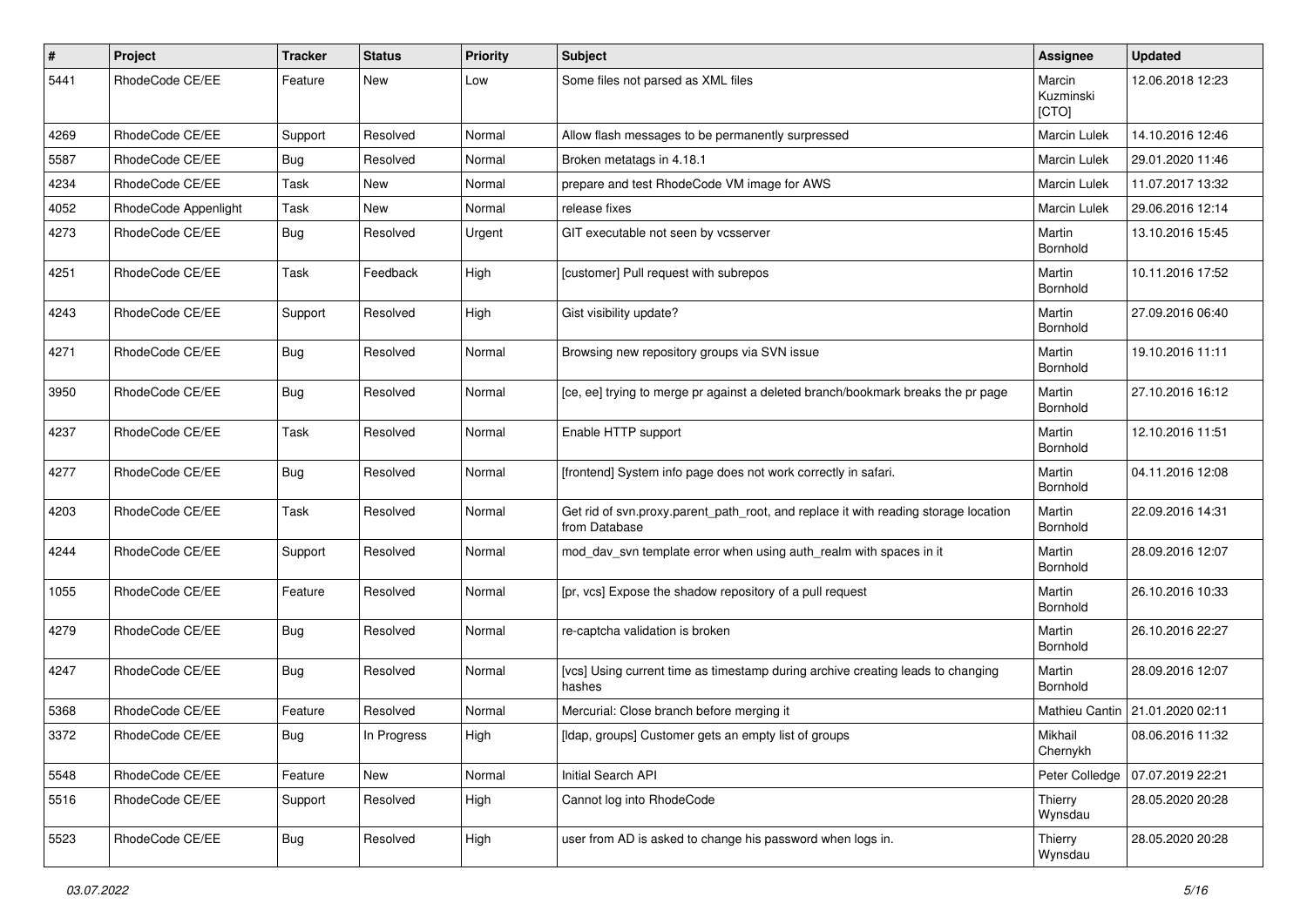| $\vert$ # | Project         | <b>Tracker</b> | <b>Status</b> | <b>Priority</b> | Subject                                                                                                            | <b>Assignee</b>    | <b>Updated</b>   |
|-----------|-----------------|----------------|---------------|-----------------|--------------------------------------------------------------------------------------------------------------------|--------------------|------------------|
| 5553      | RhodeCode CE/EE | Bug            | New           | Normal          | Exceptions Tracker - Exception ID: 140095575901360 after upgrade to the lastes<br>version                          | Thierry<br>Wynsdau | 10.07.2019 10:33 |
| 5434      | RhodeCode CE/EE | Bug            | Resolved      | Immediate       | Locale problem                                                                                                     |                    | 01.10.2021 09:51 |
| 4166      | RhodeCode CE/EE | <b>Bug</b>     | Resolved      | Urgent          | [ce] Rhodecode crashing after MySQL error                                                                          |                    | 23.08.2016 23:35 |
| 5621      | RhodeCode CE/EE | <b>Bug</b>     | Resolved      | Urgent          | LDAP + User Groups authentication plugin not working after upgrade to 4.19.x                                       |                    | 15.06.2020 17:56 |
| 5517      | RhodeCode CE/EE | Bug            | Resolved      | Urgent          | Problem with upgrading to Community-4.15                                                                           |                    | 11.12.2018 06:32 |
| 5491      | RhodeCode CE/EE | Support        | <b>New</b>    | Urgent          | Upgrade RhodeCode Community + VCSSERVER from 4.10.4 to 4.12.4, pull request<br>stop working with reviewers         |                    | 30.08.2018 09:47 |
| 5502      | RhodeCode CE/EE | Bug            | Resolved      | High            | 500 error when using multiple custom branch permissions                                                            |                    | 07.12.2018 09:49 |
| 5639      | RhodeCode CE/EE | Support        | New           | High            | 500 Internal Server Error   The server has either erred  after importing Database<br>from backup                   |                    | 22.11.2020 09:15 |
| 5289      | RhodeCode CE/EE | Feature        | New           | High            | Ability to Upload/Replace a file using the UI                                                                      |                    | 22.09.2017 10:29 |
| 3364      | RhodeCode CE/EE | Support        | <b>New</b>    | High            | Allow Specifying the Commit Message for Pull Request Merges                                                        |                    | 17.04.2018 21:51 |
| 4677      | RhodeCode CE/EE | Support        | Resolved      | High            | API get repo refs not working?                                                                                     |                    | 19.12.2016 11:46 |
| 5510      | RhodeCode CE/EE | <b>Bug</b>     | New           | High            | AssertionError: unexpected parameters: user agent & hook type                                                      |                    | 31.07.2021 11:14 |
| 5524      | RhodeCode CE/EE | Bug            | <b>New</b>    | High            | Cannot log into RhodeCode anymore                                                                                  |                    | 15.01.2019 17:08 |
| 5560      | RhodeCode CE/EE | Bug            | Resolved      | High            | Check all permission API function to flush caches for auth_perms                                                   |                    | 08.06.2021 23:56 |
| 4116      | RhodeCode CE/EE | Bug            | New           | High            | [ee] Starting EE or running paster commands like setup-rhodecode does not work<br>without setting LC_ALL properly. |                    | 18.08.2016 21:03 |
| 5528      | RhodeCode CE/EE | Bug            | Resolved      | High            | Empty Unicode file causes the PR to return HTTP 500                                                                |                    | 28.02.2019 13:52 |
| 5567      | RhodeCode CE/EE | Bug            | Resolved      | High            | Error after PR was updated                                                                                         |                    | 20.01.2020 10:04 |
| 4206      | RhodeCode CE/EE | Bug            | Resolved      | High            | Error creating SVN groups                                                                                          |                    | 15.09.2016 13:24 |
| 5513      | RhodeCode CE/EE | Bug            | Resolved      | High            | Gist: GitHub flavoured markdown gist creation fails                                                                |                    | 07.07.2019 22:21 |
| 5489      | RhodeCode CE/EE | Bug            | Resolved      | High            | grant_user_permission_to_repo_group API call fails to set permissions on child<br>repos                            |                    | 11.07.2018 09:57 |
| 5680      | RhodeCode CE/EE | Bug            | <b>New</b>    | High            | Inconsistent timezone display                                                                                      |                    | 20.04.2022 14:15 |
| 5399      | RhodeCode CE/EE | <b>Bug</b>     | In Progress   | High            | Issues with Git LFS integration                                                                                    |                    | 07.07.2019 22:21 |
| 5552      | RhodeCode CE/EE | Feature        | <b>New</b>    | High            | PR dependency across repos                                                                                         |                    | 22.06.2019 01:15 |
| 5636      | RhodeCode CE/EE | <b>Bug</b>     | Resolved      | High            | Remap and Rescan 500 Internal Server Error                                                                         |                    | 30.04.2021 08:53 |
| 5433      | RhodeCode CE/EE | Bug            | Resolved      | High            | RhodeCode Community 4.11 doesn't handle HG largefiles extension                                                    |                    | 01.02.2018 20:08 |
| 5645      | RhodeCode CE/EE | Bug            | New           | High            | Rhodecode returns 400 Bad request on huge mercurial repos                                                          |                    | 18.12.2020 06:29 |
| 4304      | RhodeCode CE/EE | <b>Bug</b>     | Resolved      | High            | Search: Internal Server Error                                                                                      |                    | 26.11.2016 16:26 |
| 5391      | RhodeCode CE/EE | Task           | Resolved      | High            | Secure Email change                                                                                                |                    | 17.04.2018 21:50 |
| 4235      | RhodeCode CE/EE | Task           | Resolved      | High            | Support GIT LFS server                                                                                             |                    | 23.03.2017 17:24 |
| 5436      | RhodeCode CE/EE | Bug            | Resolved      | High            | Unable To Open Pull Request in 4.11.2                                                                              |                    | 14.02.2018 11:14 |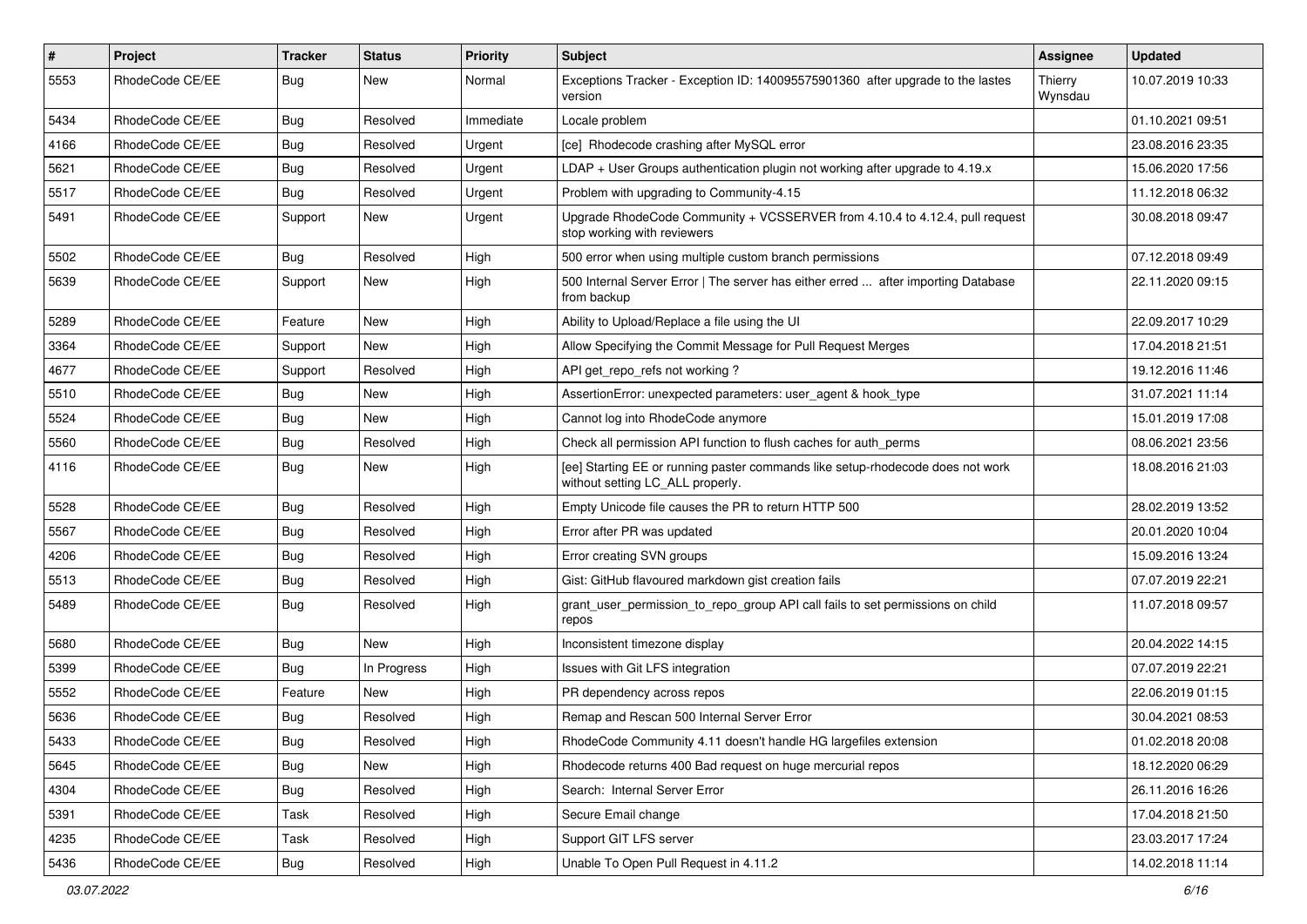| $\vert$ # | Project              | <b>Tracker</b> | <b>Status</b> | Priority | <b>Subject</b>                                                                                                                                                                       | <b>Assignee</b> | <b>Updated</b>   |
|-----------|----------------------|----------------|---------------|----------|--------------------------------------------------------------------------------------------------------------------------------------------------------------------------------------|-----------------|------------------|
| 5622      | RhodeCode CE/EE      | Bug            | Resolved      | High     | Upgrade from 4.18.3 to 4.19.3 broke all PRs                                                                                                                                          |                 | 28.07.2020 16:44 |
| 5519      | RhodeCode CE/EE      | Bug            | <b>New</b>    | High     | User unable to fork the repo despite setting Repository Forking to Disabled                                                                                                          |                 | 11.12.2018 22:21 |
| 5414      | RhodeCode CE/EE      | Bug            | New           | High     | When Opening New Pull Request, Target Revision Default Is Undesireable                                                                                                               |                 | 11.04.2018 23:20 |
| 5227      | RhodeCode CE/EE      | Bug            | New           | Normal   | 400 during a svn checkout, file with special chars                                                                                                                                   |                 | 23.02.2017 17:43 |
| 4274      | RhodeCode CE/EE      | Bug            | Resolved      | Normal   | 500 error when push big objects                                                                                                                                                      |                 | 13.02.2017 19:53 |
| 5550      | RhodeCode CE/EE      | Bug            | New           | Normal   | 500 Internal Server Error   The server has either erred or is incapable of performing<br>the requested operation.                                                                    |                 | 18.04.2019 17:12 |
| 5218      | RhodeCode CE/EE      | Bug            | <b>New</b>    | Normal   | 500 when forking repository, when using special chars in password.                                                                                                                   |                 | 19.02.2017 21:46 |
| 1457      | RhodeCode CE/EE      | Feature        | New           | Normal   | add allow permissions inheritance on repo groups                                                                                                                                     |                 | 22.09.2017 10:27 |
| 5404      | RhodeCode CE/EE      | Task           | <b>New</b>    | Normal   | Add an option to detach review rules when deleting an user                                                                                                                           |                 | 22.11.2017 11:23 |
| 3978      | RhodeCode CE/EE      | Feature        | New           | Normal   | Add bug tracker                                                                                                                                                                      |                 | 05.06.2016 21:20 |
| 3980      | RhodeCode CE/EE      | Feature        | New           | Normal   | Add CI engine                                                                                                                                                                        |                 | 05.06.2016 21:32 |
| 3981      | RhodeCode CE/EE      | Feature        | Resolved      | Normal   | Add cloud hosting like Gitlab, GitHub                                                                                                                                                |                 | 02.03.2020 09:14 |
| 5638      | RhodeCode CE/EE      | Feature        | New           | Normal   | Add "Copy full url path" button                                                                                                                                                      |                 | 05.02.2021 20:23 |
| 4191      | RhodeCode CE/EE      | Feature        | <b>New</b>    | Normal   | Add custom Image logo option to header                                                                                                                                               |                 | 22.08.2016 14:49 |
| 4182      | RhodeCode CE/EE      | Feature        | New           | Normal   | add direct link from notification to corresponding PR                                                                                                                                |                 | 19.08.2016 12:35 |
| 5641      | RhodeCode CE/EE      | Feature        | <b>New</b>    | Normal   | "Add draft" / (x) button usability                                                                                                                                                   |                 | 30.11.2020 20:53 |
| 5611      | RhodeCode CE/EE      | Feature        | Resolved      | Normal   | Add information "is the pull request up to date?" in the PR page                                                                                                                     |                 | 03.10.2021 23:24 |
| 3979      | RhodeCode CE/EE      | Feature        | New           | Normal   | Add kanban board                                                                                                                                                                     |                 | 05.06.2016 21:20 |
| 4063      | RhodeCode Appenlight | Feature        | <b>New</b>    | Normal   | add option to specify custom value in dashboard select                                                                                                                               |                 | 30.06.2016 15:17 |
| 5537      | RhodeCode CE/EE      | Task           | Resolved      | Normal   | Add owner to create_pull_request API                                                                                                                                                 |                 | 28.02.2019 13:52 |
| 5405      | RhodeCode CE/EE      | Bug            | New           | Normal   | Add repository from UI leads to HTTP/404                                                                                                                                             |                 | 28.11.2017 11:39 |
| 3999      | RhodeCode CE/EE      | Feature        | Resolved      | Normal   | Add `send account information` to user creation page                                                                                                                                 |                 | 28.06.2016 15:22 |
| 5229      | RhodeCode CE/EE      | Task           | Resolved      | Normal   | add support for https://clipboardjs.com/                                                                                                                                             |                 | 21.01.2020 02:19 |
| 5225      | RhodeCode CE/EE      | Task           | Resolved      | Normal   | add tag of author/contribitor to comments                                                                                                                                            |                 | 11.05.2017 11:10 |
| 5582      | RhodeCode Control    | Feature        | New           | Normal   | Add the version number of a PR in the HTTP API                                                                                                                                       |                 | 15.01.2020 10:45 |
| 3987      | RhodeCode Appenlight | Bug            | New           | Normal   | adjust footer so it's consistent with the website footer                                                                                                                             |                 | 15.06.2016 10:20 |
| 5410      | RhodeCode CE/EE      | Bug            | <b>New</b>    | Normal   | After converting to CE, we get the following error when trying to view some repos in<br>the UI: "UnicodeDecodeError: 'ascii' codec can't decode byte" (full error in<br>Description) |                 | 25.01.2018 20:45 |
| 5556      | RhodeCode CE/EE      | <b>Bug</b>     | New           | Normal   | After upgrade RhodeCode Enterprise, pull request via API adds repo owner as<br>default reviewer                                                                                      |                 | 01.01.2020 13:09 |
| 4071      | RhodeCode Appenlight | Feature        | New           | Normal   | Allow for easy out-out of assigned permissions                                                                                                                                       |                 | 05.07.2016 10:14 |
| 5617      | RhodeCode CE/EE      | Feature        | New           | Normal   | Allow PRs to non-head bookmarks                                                                                                                                                      |                 | 20.05.2020 12:25 |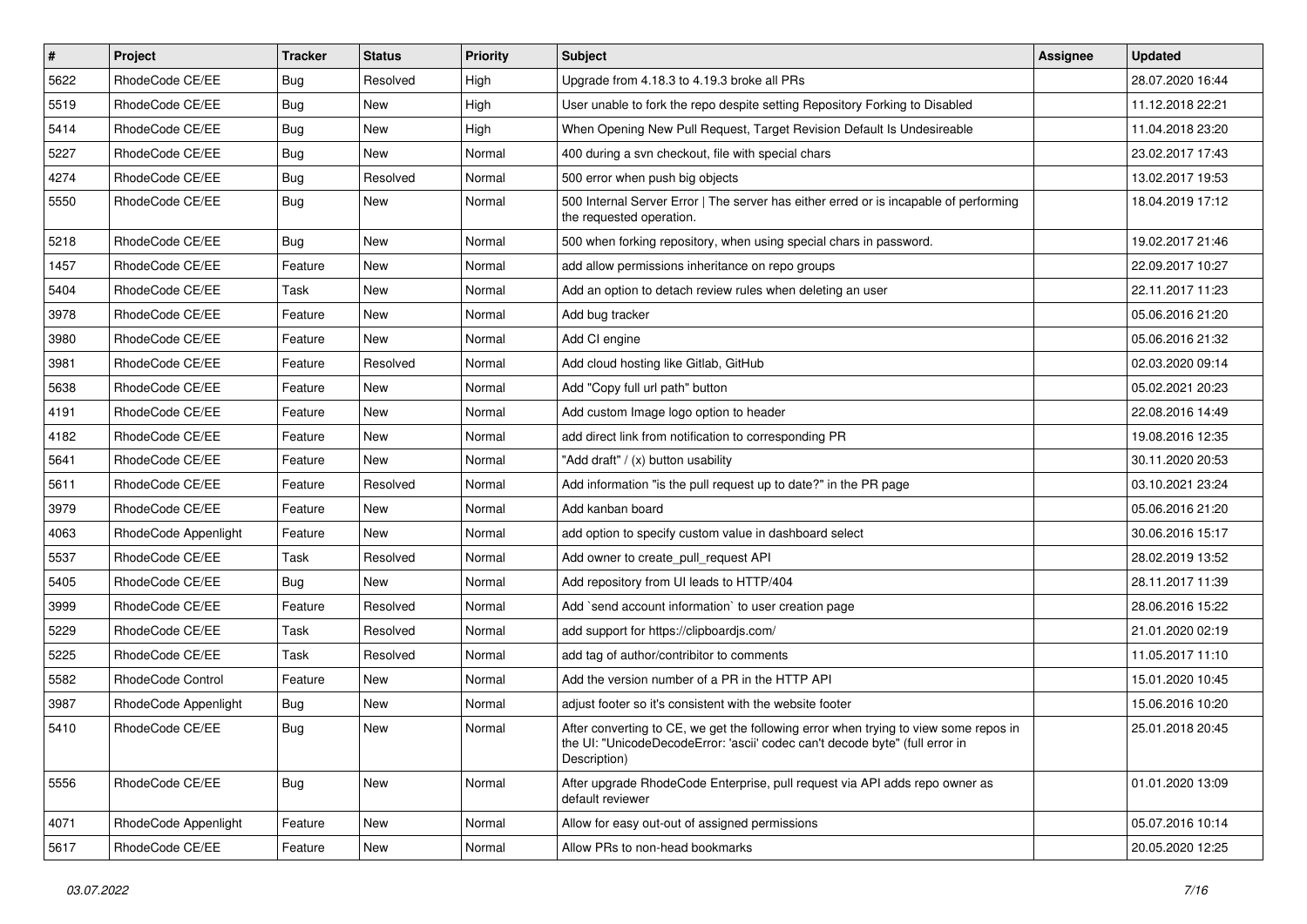| $\sharp$ | Project              | <b>Tracker</b> | <b>Status</b> | <b>Priority</b> | <b>Subject</b>                                                                                | <b>Assignee</b> | <b>Updated</b>   |
|----------|----------------------|----------------|---------------|-----------------|-----------------------------------------------------------------------------------------------|-----------------|------------------|
| 3373     | RhodeCode CE/EE      | Feature        | New           | Normal          | Allow to create Bookmarks and Branches from UI                                                |                 | 05.04.2016 09:21 |
| 4290     | RhodeCode CE/EE      | Task           | <b>New</b>    | Normal          | Allow to transplant the review status to merged commits                                       |                 | 17.04.2018 21:50 |
| 5423     | Documentation        | Support        | Resolved      | Normal          | API-Documentation for Method "create_repo_group" faulty                                       |                 | 22.01.2018 16:23 |
| 3260     | RhodeCode CE/EE      | Task           | <b>New</b>    | Normal          | api: expose get_repo_node method                                                              |                 | 17.03.2016 12:56 |
| 5527     | RhodeCode CE/EE      | Support        | New           | Normal          | API: expose human readable failure reason                                                     |                 | 30.01.2019 17:43 |
| 5201     | RhodeCode CE/EE      | Task           | Resolved      | Normal          | API: implement describe-methods                                                               |                 | 13.02.2017 15:57 |
| 4301     | RhodeCode CE/EE      | Feature        | New           | Normal          | [API] toggle force password reset in api for Idap users                                       |                 | 28.10.2016 15:43 |
| 3334     | RhodeCode CE/EE      | Bug            | <b>New</b>    | Normal          | Attempt to edit .coveragerc through the online file editor                                    |                 | 17.03.2016 13:49 |
| 5321     | RhodeCode CE/EE      | Feature        | Resolved      | Normal          | Audit logs                                                                                    |                 | 21.06.2017 12:49 |
| 3362     | RhodeCode CE/EE      | Task           | <b>New</b>    | Normal          | auth-plugins, indicate visually that plugin is turned on but NOT enabled                      |                 | 22.03.2016 19:03 |
| 4062     | RhodeCode Appenlight | Feature        | New           | Normal          | A way to see browser breakdown for an error                                                   |                 | 30.06.2016 15:16 |
| 4252     | RhodeCode CE/EE      | Support        | New           | Normal          | Backup & Recovery                                                                             |                 | 07.10.2016 19:47 |
| 4272     | RhodeCode CE/EE      | Feature        | <b>New</b>    | Normal          | Better SPAM protection                                                                        |                 | 12.10.2016 11:14 |
| 4044     | RhodeCode CE/EE      | Feature        | Resolved      | Normal          | <b>Branch permissions</b>                                                                     |                 | 30.08.2018 09:48 |
| 2882     | RhodeCode CE/EE      | Feature        | <b>New</b>    | Normal          | Bulk comment submit                                                                           |                 | 17.03.2016 17:50 |
| 4666     | RhodeCode CE/EE      | Task           | Resolved      | Normal          | Bump git and mercurial to latest versions                                                     |                 | 02.12.2016 19:01 |
| 2944     | RhodeCode CE/EE      | Task           | New           | Normal          | Bump gunicorn to 19.4 version                                                                 |                 | 17.03.2016 12:58 |
| 5184     | RhodeCode CE/EE      | Task           | Resolved      | Normal          | bump pyramid to 1.7.X                                                                         |                 | 06.02.2017 21:50 |
| 4283     | RhodeCode CE/EE      | Task           | Resolved      | Normal          | bump whoosh to 2.7.4 release                                                                  |                 | 13.12.2016 21:08 |
| 5504     | RhodeCode CE/EE      | Feature        | New           | Normal          | Buttons to copy commit hash and to expand the commit message in the repo<br>summary view      |                 | 26.10.2018 00:59 |
| 5605     | RhodeCode CE/EE      | Bug            | Resolved      | Normal          | Cannot set subversion compatibility to 1.10                                                   |                 | 30.03.2020 17:27 |
| 3239     | RhodeCode CE/EE      | Task           | Resolved      | Normal          | Catch all route for repo page or repo group page is always executing checks for<br>every page |                 | 21.04.2016 11:30 |
| 4163     | RhodeCode CE/EE      | Task           | New           | Normal          | [ce, ee] celery refactor + upgrade                                                            |                 | 15.08.2016 12:32 |
| 4192     | RhodeCode CE/EE      | Feature        | Resolved      | Normal          | [ce, ee] slack/hipchat integrations group commits by branch pushed                            |                 | 09.09.2016 19:01 |
| 3963     | RhodeCode CE/EE      | <b>Bug</b>     | New           | Normal          | [ce] Getting a newly added repo via remap/rescan via api gives no data                        |                 | 27.05.2016 05:02 |
| 3956     | RhodeCode CE/EE      | Bug            | New           | Normal          | [ce] - svn commit with all 'None' properties (author, message, etc.)                          |                 | 23.05.2016 17:22 |
| 5600     | RhodeCode CE/EE      | Feature        | New           | Normal          | Change default repository landing page                                                        |                 | 27.01.2021 01:04 |
| 5609     | RhodeCode CE/EE      | Support        | Resolved      | Normal          | Change git diff algorithm                                                                     |                 | 31.03.2020 22:08 |
| 5187     | RhodeCode CE/EE      | Feature        | Resolved      | Normal          | changelog dynamic loading of commits                                                          |                 | 12.06.2018 12:31 |
| 5490     | RhodeCode CE/EE      | Bug            | Resolved      | Normal          | Changes to repo group permissions via API are not audit logged                                |                 | 28.02.2019 13:52 |
| 5461     | RhodeCode CE/EE      | Bug            | Resolved      | Normal          | Changes to user group permissions via API are not audit logged                                |                 | 30.08.2018 09:47 |
| 5631     | RhodeCode CE/EE      | Feature        | New           | Normal          | Change target of PR                                                                           |                 | 31.07.2020 17:05 |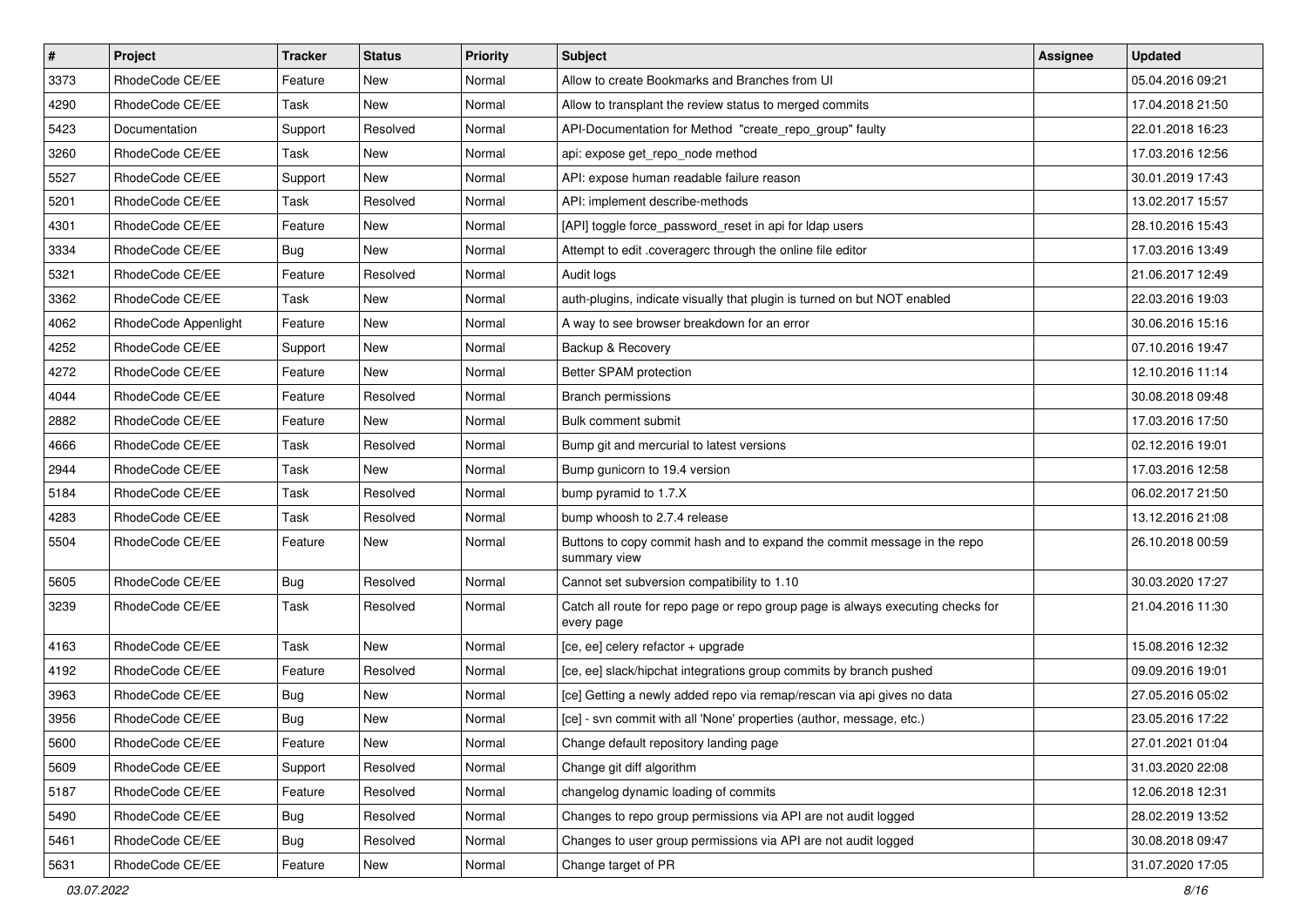| $\pmb{\#}$ | <b>Project</b>       | <b>Tracker</b> | <b>Status</b> | <b>Priority</b> | <b>Subject</b>                                                                                        | <b>Assignee</b> | <b>Updated</b>   |
|------------|----------------------|----------------|---------------|-----------------|-------------------------------------------------------------------------------------------------------|-----------------|------------------|
| 5482       | RhodeCode CE/EE      | Bug            | Resolved      | Normal          | Changing a repo's 'Remote pull uri' in its Settings fails with 'No repo type specified'               |                 | 31.10.2018 08:37 |
| 5468       | RhodeCode CE/EE      | Support        | <b>New</b>    | Normal          | Check logic for updating last commit for repository groups                                            |                 | 30.08.2018 09:47 |
| 4140       | RhodeCode CE/EE      | Task           | Resolved      | Normal          | Check middleware chain status, and Verify that special middleware is catching<br>exceptions correctly |                 | 23.08.2016 12:13 |
| 1404       | RhodeCode CE/EE      | Bug            | Resolved      | Normal          | clone of really huge git repo (4gb) causes pyro to explode                                            |                 | 07.02.2017 14:52 |
| 5637       | RhodeCode CE/EE      | Feature        | <b>New</b>    | Normal          | Clone URL templates - add per repository/namespace                                                    |                 | 29.10.2020 09:38 |
| 5603       | RhodeCode CE/EE      | Feature        | Resolved      | Normal          | Code search - highlight matching search terms                                                         |                 | 30.03.2020 11:16 |
| 5654       | RhodeCode CE/EE      | Bug            | New           | Normal          | Comment formatting broken when containing @ in a code block                                           |                 | 24.02.2021 12:10 |
| 148        | RhodeCode CE/EE      | Feature        | <b>New</b>    | Normal          | [comments] Add per file and multiline comments in a changeset                                         |                 | 25.05.2016 10:20 |
| 5273       | RhodeCode CE/EE      | Feature        | <b>New</b>    | Normal          | Comment status                                                                                        |                 | 07.04.2017 13:10 |
| 5371       | RhodeCode CE/EE      | Bug            | New           | Normal          | Comment times in Pull Requests are off by 1 day                                                       |                 | 10.04.2018 15:11 |
| 4222       | RhodeCode CE/EE      | Feature        | New           | Normal          | Configurable detection of READMEs                                                                     |                 | 09.09.2016 10:05 |
| 5557       | RhodeCode CE/EE      | Bug            | Resolved      | Normal          | Consider removing slashes from the RSS feed names                                                     |                 | 31.10.2019 19:54 |
| 4064       | RhodeCode Appenlight | Feature        | New           | Normal          | Create a multiple action feature for Reports and Logs lists                                           |                 | 30.06.2016 15:18 |
| 5462       | RhodeCode CE/EE      | Bug            | New           | Normal          | create repo api fails with celery enabled                                                             |                 | 10.07.2018 17:49 |
| 3333       | RhodeCode Tools      | Task           | New           | Normal          | Create rhodecode-tools backup command for backup of RhodeCode Enterprise                              |                 | 17.03.2016 12:43 |
| 5623       | RhodeCode CE/EE      | Bug            | Resolved      | Normal          | Credentials for remote repository URL leaking in Repository Header                                    |                 | 22.07.2020 00:47 |
| 5594       | RhodeCode CE/EE      | Bug            | Resolved      | Normal          | Credentials in Repository Settings for Pull requests are exposed                                      |                 | 28.05.2020 20:25 |
| 5496       | RhodeCode CE/EE      | Support        | New           | Normal          | database migration 4.11.6 mysql to 4.12.4 postgres                                                    |                 | 27.08.2018 21:17 |
| 5679       | RhodeCode CE/EE      | Bug            | <b>New</b>    | Normal          | Data directory continues to grow until it fills disk partition                                        |                 | 25.04.2022 11:42 |
| 5601       | RhodeCode CE/EE      | Feature        | Resolved      | Normal          | Default navigation should be by branch name not commit id                                             |                 | 04.06.2020 23:51 |
| 2744       | RhodeCode CE/EE      | Task           | Resolved      | Normal          | Deprecating Internet Explorer                                                                         |                 | 06.07.2016 12:04 |
| 3440       | RhodeCode CE/EE      | Feature        | <b>New</b>    | Normal          | [design, ux] mock-up user interface for adding a branch/bookmark                                      |                 | 05.04.2016 09:21 |
| 5629       | RhodeCode CE/EE      | Bug            | New           | Normal          | Diff truncated on small files                                                                         |                 | 21.07.2020 08:58 |
| 4669       | RhodeCode CE/EE      | Task           | New           | Normal          | disable pytest sugar on nix-build                                                                     |                 | 01.12.2016 12:52 |
| 4675       | RhodeCode CE/EE      | Bug            | Resolved      | Normal          | Disk free inodes are displayed incorrectly                                                            |                 | 13.12.2016 22:41 |
| 5529       | Documentation        | Support        | New           | Normal          | Documentation does not detail watched repositories                                                    |                 | 07.02.2019 00:16 |
| 5237       | Documentation        | Support        | New           | Normal          | documentation for DR                                                                                  |                 | 06.03.2017 23:34 |
| 5153       | Documentation        | <b>Bug</b>     | Resolved      | Normal          | Documentation: /tmp permissions                                                                       |                 | 04.01.2017 13:02 |
| 5591       | Documentation        | Support        | New           | Normal          | documentation typo                                                                                    |                 | 04.02.2020 19:43 |
| 3382       | RhodeCode CE/EE      | Bug            | New           | Normal          | download superrepo with subrepos                                                                      |                 | 25.03.2016 01:30 |
| 3351       | RhodeCode CE/EE      | <b>Bug</b>     | New           | Normal          | Duplicate IP whitelist entry shows error flash                                                        |                 | 21.03.2016 15:54 |
| 3994       | RhodeCode Appenlight | Bug            | New           | Normal          | during setup, user is given option to make admin account even if one does not exist                   |                 | 08.06.2016 12:44 |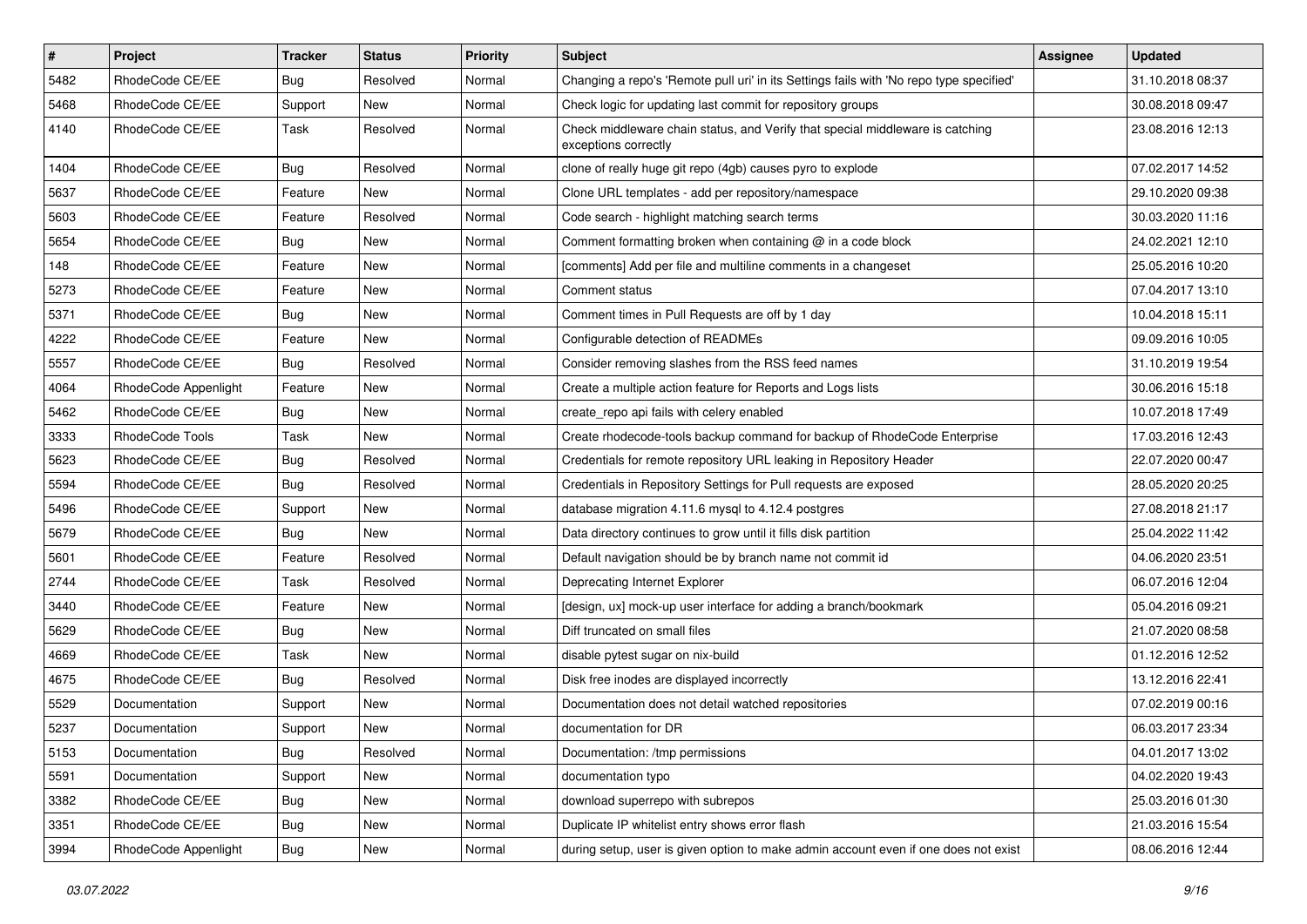| $\sharp$ | Project              | <b>Tracker</b> | <b>Status</b> | Priority | <b>Subject</b>                                                                                           | Assignee | <b>Updated</b>   |
|----------|----------------------|----------------|---------------|----------|----------------------------------------------------------------------------------------------------------|----------|------------------|
| 5469     | RhodeCode CE/EE      | Feature        | Resolved      | Normal   | elastisearch > 2.x not supported ?                                                                       |          | 21.01.2020 02:19 |
| 5381     | RhodeCode CE/EE      | Bug            | Resolved      | Normal   | Email integration changeset links invalid                                                                |          | 06.09.2017 12:29 |
| 5530     | RhodeCode CE/EE      | Bug            | Resolved      | Normal   | Email integration has incorrect url                                                                      |          | 09.02.2019 10:33 |
| 5304     | RhodeCode CE/EE      | <b>Bug</b>     | Resolved      | Normal   | Email template not correct                                                                               |          | 31.10.2018 08:36 |
| 5265     | RhodeCode CE/EE      | Task           | Resolved      | Normal   | Enable phases support                                                                                    |          | 11.05.2017 11:10 |
| 4266     | RhodeCode CE/EE      | Bug            | Resolved      | Normal   | Error 500 on integrations page after setting up Webhook                                                  |          | 17.10.2016 15:35 |
| 5499     | RhodeCode CE/EE      | Support        | New           | Normal   | ERROR [celery.worker.consumer.consumer] consumer: Cannot connect                                         |          | 11.09.2018 08:39 |
| 5656     | RhodeCode CE/EE      | Bug            | Resolved      | Normal   | Error for branch permission page                                                                         |          | 30.04.2021 08:53 |
| 5657     | RhodeCode CE/EE      | Bug            | <b>New</b>    | Normal   | Error in maintenance page                                                                                |          | 30.03.2021 15:09 |
| 5376     | RhodeCode CE/EE      | <b>Bug</b>     | Resolved      | Normal   | error: pretxnchangegroup.acl hook failed: acl: user "" denied on branch "default"                        |          | 16.08.2017 19:45 |
| 5444     | RhodeCode CE/EE      | <b>Bug</b>     | Resolved      | Normal   | Error while creating a pull request on a Mercurial repository                                            |          | 17.04.2018 22:29 |
| 3989     | RhodeCode Appenlight | Bug            | Resolved      | Normal   | even up report spacing                                                                                   |          | 21.06.2016 18:55 |
| 5546     | RhodeCode CE/EE      | Support        | Resolved      | Normal   | experiments with mercurial 4.9                                                                           |          | 26.03.2019 09:23 |
| 3486     | RhodeCode CE/EE      | Feature        | New           | Normal   | expose origin of permission in perm dict for users                                                       |          | 06.06.2016 10:54 |
| 3472     | RhodeCode CE/EE      | Feature        | New           | Normal   | Expose unified hooks that can be used in SSH backend                                                     |          | 14.04.2016 17:54 |
| 5534     | RhodeCode Control    | Feature        | New           | Normal   | extract/preload subcommand                                                                               |          | 14.02.2019 14:45 |
| 3377     | RhodeCode CE/EE      | Task           | New           | Normal   | extra fields types extensions                                                                            |          | 24.03.2016 15:23 |
| 5503     | RhodeCode CE/EE      | Support        | <b>New</b>    | Normal   | failed to upgrade to 4.13.3                                                                              |          | 06.11.2018 18:28 |
| 5625     | Documentation        | <b>Bug</b>     | New           | Normal   | Feedback on RhodeCode Full-text search docs                                                              |          | 02.07.2020 19:22 |
| 4045     | RhodeCode CE/EE      | Task           | New           | Normal   | File permissions                                                                                         |          | 17.04.2018 21:49 |
| 4109     | RhodeCode CE/EE      | Bug            | New           | Normal   | [files] The "switch to commit" widget is broken after using browser back button                          |          | 17.04.2018 21:50 |
| 5213     | RhodeCode CE/EE      | <b>Bug</b>     | Resolved      | Normal   | Fixing Apache Proxy timeout issues                                                                       |          | 14.02.2017 09:44 |
| 5662     | RhodeCode CE/EE      | <b>Bug</b>     | <b>New</b>    | Normal   | Full text search not working due to crash in whoosh                                                      |          | 07.06.2022 08:31 |
| 5618     | RhodeCode CE/EE      | Support        | New           | Normal   | Getting HTTP 502 Bad Gateway when trying to push (or clone) on a slow network                            |          | 27.05.2020 21:56 |
| 5595     | RhodeCode CE/EE      | Feature        | New           | Normal   | Group code review mail notification                                                                      |          | 03.03.2020 10:17 |
| 5574     | RhodeCode CE/EE      | Feature        | Resolved      | Normal   | hg: Information for external hooks                                                                       |          | 30.07.2020 15:40 |
| 5497     | RhodeCode CE/EE      | Support        | New           | Normal   | hg push hangs                                                                                            |          | 30.08.2018 22:15 |
| 5375     | RhodeCode CE/EE      | Support        | Resolved      | Normal   | How do I configure "Go to" to just search repository names?                                              |          | 16.08.2017 18:00 |
| 5500     | RhodeCode CE/EE      | Bug            | New           | Normal   | How to enable/set "RC_SKIP_HOOKS" to disable svn hooks?                                                  |          | 02.10.2018 07:45 |
| 5554     | RhodeCode CE/EE      | Support        | Resolved      | Normal   | How to increase number of commits shown in pagination on dashboard and<br>changelog                      |          | 21.01.2020 02:08 |
| 5255     | RhodeCode CE/EE      | Support        | New           | Normal   | I can't access issues created by me from mail                                                            |          | 04.04.2017 11:28 |
| 5627     | Documentation        | <b>Bug</b>     | New           | Normal   | Immediate re-run of rhodecode-index throws warnings on some repos (and suggests<br>rebuild from scratch) |          | 02.07.2020 19:41 |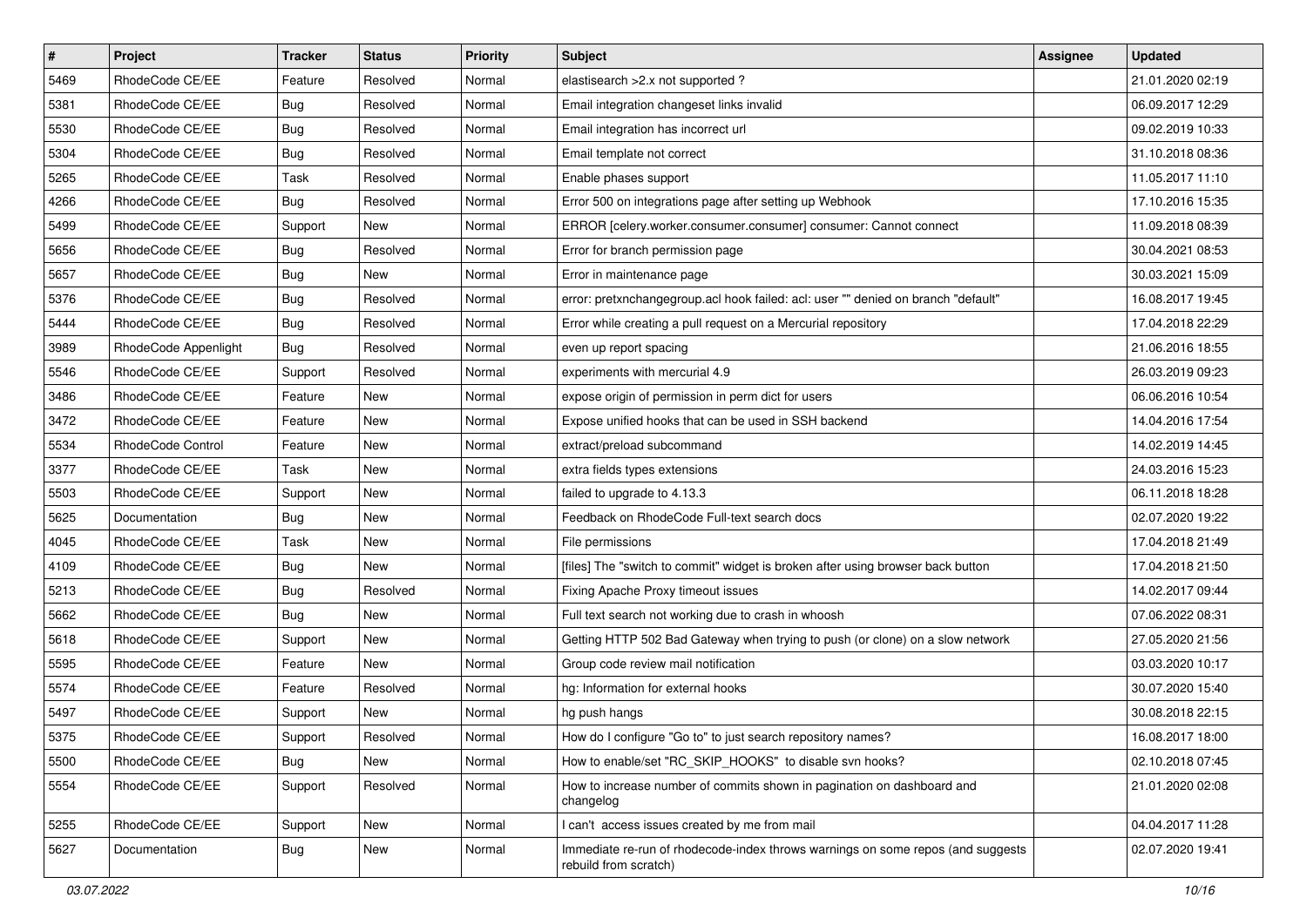| $\pmb{\#}$ | Project              | <b>Tracker</b> | <b>Status</b> | Priority | <b>Subject</b>                                                                                                     | <b>Assignee</b> | <b>Updated</b>   |
|------------|----------------------|----------------|---------------|----------|--------------------------------------------------------------------------------------------------------------------|-----------------|------------------|
| 5535       | RhodeCode Control    | Bug            | New           | Normal   | improper rollback on upgrade failure                                                                               |                 | 09.02.2019 21:12 |
| 5630       | RhodeCode CE/EE      | Bug            | New           | Normal   | Inline comments do not follow the line of code                                                                     |                 | 21.07.2020 11:25 |
| 5248       | Documentation        | <b>Bug</b>     | New           | Normal   | Installation of rhodecode-tools                                                                                    |                 | 16.03.2017 16:35 |
| 5406       | RhodeCode CE/EE      | Bug            | New           | Normal   | <b>Installer Fails</b>                                                                                             |                 | 01.12.2017 11:52 |
| 4285       | RhodeCode CE/EE      | Bug            | <b>New</b>    | Normal   | Intermittent error while trying to create or fork a repository                                                     |                 | 17.10.2016 22:42 |
| 5457       | RhodeCode CE/EE      | Bug            | Resolved      | Normal   | Internal server error on full-text search settings page with Elasticsearch                                         |                 | 16.04.2018 09:08 |
| 5538       | RhodeCode CE/EE      | <b>Bug</b>     | New           | Normal   | internal server error (UnicodeDecodeError) during rhodecode-index request                                          |                 | 20.02.2019 14:43 |
| 5200       | RhodeCode CE/EE      | Task           | <b>New</b>    | Normal   | investigate search improvements                                                                                    |                 | 16.12.2019 16:04 |
| 4306       | RhodeCode CE/EE      | Bug            | Resolved      | Normal   | Issue to push file with character # on a SVN                                                                       |                 | 03.04.2017 16:44 |
| 5379       | RhodeCode CE/EE      | Bug            | Resolved      | Normal   | Journal RSS feed errors                                                                                            |                 | 01.09.2017 16:40 |
| 5256       | RhodeCode CE/EE      | Feature        | New           | Normal   | Last repository access time.                                                                                       |                 | 23.03.2017 16:34 |
| 3332       | RhodeCode CE/EE      | Support        | New           | Normal   | LDAP settings page: Add button "test connection"                                                                   |                 | 17.03.2016 10:23 |
| 5495       | RhodeCode CE/EE      | Support        | <b>New</b>    | Normal   | Idap to crowd users_groups sync source                                                                             |                 | 10.09.2018 22:09 |
| 5297       | RhodeCode CE/EE      | Bug            | Resolved      | Normal   | Locale fails on a SuSE system                                                                                      |                 | 31.10.2018 08:36 |
| 5682       | RhodeCode CE/EE      | Bug            | <b>New</b>    | Normal   | Login Page stuck until page is refreshed                                                                           |                 | 30.06.2022 20:31 |
| 2817       | RhodeCode CE/EE      | Feature        | Resolved      | Normal   | Make largefiles downloadable from the interface                                                                    |                 | 27.03.2017 14:04 |
| 5555       | RhodeCode CE/EE      | <b>Bug</b>     | Resolved      | Normal   | Making Repository Public does not update the Default User Permissions                                              |                 | 28.05.2020 20:26 |
| 5507       | RhodeCode CE/EE      | <b>Bug</b>     | Resolved      | Normal   | Markdown rendering needs improvement                                                                               |                 | 15.08.2019 15:40 |
| 5551       | Documentation        | Bug            | New           | Normal   | Mention LargeFile and LFS in the Backup page                                                                       |                 | 21.04.2019 20:58 |
| 5586       | RhodeCode CE/EE      | Feature        | <b>New</b>    | Normal   | @mention should be a link                                                                                          |                 | 29.01.2020 11:46 |
| 5669       | RhodeCode CE/EE      | Bug            | Resolved      | Normal   | Mercurial commit messages doesn't show cyrillic symbols                                                            |                 | 01.10.2021 10:39 |
| 5545       | RhodeCode CE/EE      | Bug            | New           | Normal   | Merge commit to contain the username/reponame of the origin                                                        |                 | 28.02.2019 13:46 |
| 5396       | RhodeCode CE/EE      | Feature        | Resolved      | Normal   | Merge state with shadow repo should be created during pull request                                                 |                 | 12.10.2017 21:57 |
| 4305       | RhodeCode CE/EE      | Task           | Resolved      | Normal   | Meta-tagging could be excluded from limit                                                                          |                 | 09.11.2016 19:27 |
| 5585       | RhodeCode CE/EE      | Feature        | Resolved      | Normal   | Minimize downtime on rccontrol upgrade                                                                             |                 | 27.03.2020 09:45 |
| 5221       | RhodeCode CE/EE      | Task           | Resolved      | Normal   | Missing comment type in emails                                                                                     |                 | 19.02.2017 21:46 |
| 5632       | RhodeCode CE/EE      | Bug            | New           | Normal   | Missing Parent Folder for Personal Repo lacks proper handling                                                      |                 | 03.08.2020 07:56 |
| 5633       | RhodeCode CE/EE      | <b>Bug</b>     | Resolved      | Normal   | Moderately large pull requests fail because inefficient use of reviewer_data_json<br>column in pull requests table |                 | 12.10.2020 23:13 |
| 3261       | RhodeCode CE/EE      | Task           | New           | Normal   | mousetrap.js bump to latest 1.5.X version                                                                          |                 | 17.03.2016 12:52 |
| 4057       | RhodeCode Appenlight | Feature        | New           | Normal   | Negation option for search filter                                                                                  |                 | 30.06.2016 15:12 |
| 5511       | RhodeCode CE/EE      | Feature        | New           | Normal   | New feature to synchronize the fork with the remote repo from the summary page                                     |                 | 13.11.2018 01:23 |
| 5655       | RhodeCode CE/EE      | Bug            | Resolved      | Normal   | New public gist's id is always auto generated                                                                      |                 | 01.07.2021 12:06 |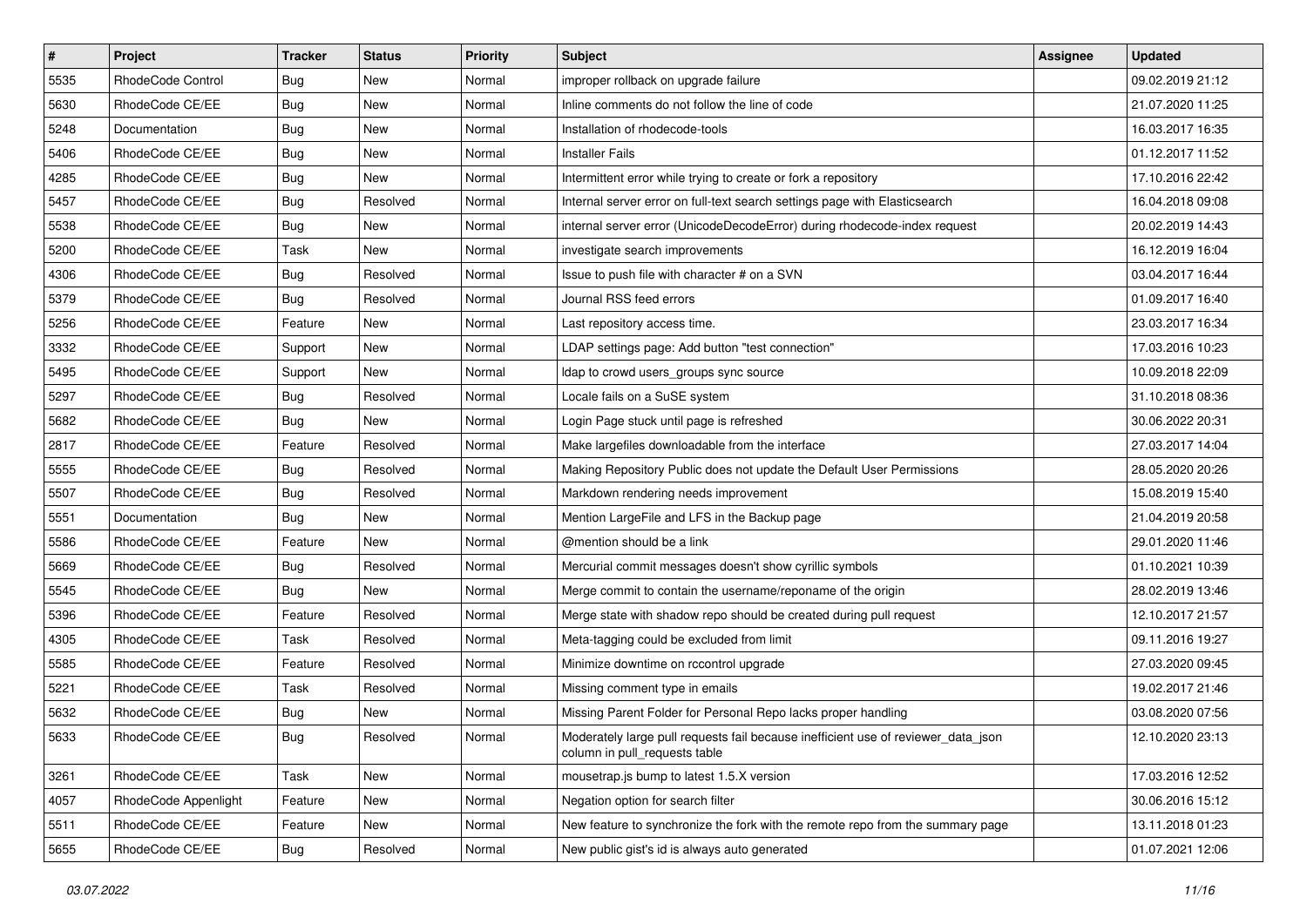| $\sharp$ | Project              | <b>Tracker</b> | <b>Status</b> | Priority | <b>Subject</b>                                                                                                                       | <b>Assignee</b> | <b>Updated</b>   |
|----------|----------------------|----------------|---------------|----------|--------------------------------------------------------------------------------------------------------------------------------------|-----------------|------------------|
| 2264     | RhodeCode CE/EE      | <b>Bug</b>     | Resolved      | Normal   | New user password change doesn't actually require a password change.                                                                 |                 | 12.08.2016 16:01 |
| 5164     | RhodeCode CE/EE      | Bug            | Resolved      | Normal   | non-web calls are leaking session objects                                                                                            |                 | 13.01.2017 01:30 |
| 5505     | RhodeCode CE/EE      | Bug            | Resolved      | Normal   | Notification emails from RhodeCode is garbled in Outlook 2016 web client                                                             |                 | 07.12.2018 09:49 |
| 3484     | RhodeCode CE/EE      | Task           | New           | Normal   | oauth: reduce required permissions for 3rd party                                                                                     |                 | 13.04.2016 12:33 |
| 3923     | RhodeCode CE/EE      | Bug            | <b>New</b>    | Normal   | odd exception on running internal-code                                                                                               |                 | 09.08.2016 10:54 |
| 5203     | RhodeCode CE/EE      | Task           | Resolved      | Normal   | optimise large repos speed                                                                                                           |                 | 08.09.2017 16:10 |
| 4056     | RhodeCode Appenlight | Feature        | New           | Normal   | Optionally allow to filter graphs per machine in dashboard                                                                           |                 | 30.06.2016 15:12 |
| 4151     | RhodeCode CE/EE      | Task           | Resolved      | Normal   | [packaging] Subversion to current 1.9.X                                                                                              |                 | 09.09.2016 10:18 |
| 5337     | RhodeCode CE/EE      | Bug            | Resolved      | Normal   | Possible memory leak after few Git Pull Requests                                                                                     |                 | 08.08.2017 13:08 |
| 3250     | RhodeCode CE/EE      | Bug            | New           | Normal   | Posting a comment message is very slow !                                                                                             |                 | 17.03.2016 12:57 |
| 5347     | Documentation        | Bug            | New           | Normal   | Post Install steps should include Apache or Nginx setup.                                                                             |                 | 06.07.2017 10:23 |
| 5677     | RhodeCode CE/EE      | Support        | New           | Normal   | PR cross merge                                                                                                                       |                 | 28.01.2022 16:59 |
| 5515     | RhodeCode CE/EE      | Bug            | Resolved      | Normal   | PR default reviewer is incorrect                                                                                                     |                 | 28.02.2019 13:52 |
| 5561     | RhodeCode CE/EE      | <b>Bug</b>     | Resolved      | Normal   | PR diff doesn't update when target changes                                                                                           |                 | 21.05.2020 11:53 |
| 5644     | RhodeCode CE/EE      | <b>Bug</b>     | New           | Normal   | PR inks to comments not working if files are collapsed                                                                               |                 | 02.12.2020 10:42 |
| 5271     | RhodeCode CE/EE      | Feature        | New           | Normal   | Private comments                                                                                                                     |                 | 07.04.2017 12:01 |
| 5628     | Documentation        | <b>Bug</b>     | New           | Normal   | Problems with SSH Connection docs                                                                                                    |                 | 06.05.2022 21:14 |
| 5521     | RhodeCode CE/EE      | Bug            | Resolved      | Normal   | Proxing SVN http requests does not work when using prefix for rhodecode.                                                             |                 | 28.02.2019 13:52 |
| 5272     | RhodeCode CE/EE      | Feature        | Resolved      | Normal   | Pull Request checklist                                                                                                               |                 | 21.01.2020 02:09 |
| 5590     | RhodeCode CE/EE      | Bug            | New           | Normal   | Pull Request creation takes 2 minutes                                                                                                |                 | 28.05.2020 20:48 |
| 5596     | RhodeCode CE/EE      | Bug            | Resolved      | Normal   | Pull Request duplicated after description edit                                                                                       |                 | 14.04.2020 13:28 |
| 5651     | RhodeCode CE/EE      | Bug            | Resolved      | Normal   | Pull requests can get stuck if the diff is too large (it was created by mistake but we<br>can't open it to delete it)                |                 | 30.04.2021 08:53 |
| 5652     | RhodeCode CE/EE      | <b>Bug</b>     | Resolved      | Normal   | Pull Requests: when title and descriptions contains character [] {} and () index out of<br>bound when attempting to comment/approve. |                 | 30.04.2021 08:53 |
| 5642     | RhodeCode CE/EE      | Feature        | Resolved      | Normal   | pull request version column in commit list                                                                                           |                 | 30.04.2021 08:53 |
| 5634     | RhodeCode CE/EE      | Bug            | Resolved      | Normal   | Quick Search Toolbar bugs out if pull request contains unicode double quote<br>character "                                           |                 | 12.10.2020 23:13 |
| 5494     | RhodeCode CE/EE      | Bug            | New           | Normal   | rccontrol's python package management causes slow VCS SSH                                                                            |                 | 02.04.2019 11:56 |
| 5501     | RhodeCode Control    | Bug            | New           | Normal   | rccontrol throwing rccontrol.lib.exceptions.SupervisorFailedToStart                                                                  |                 | 19.05.2022 19:32 |
| 5583     | RhodeCode CE/EE      | Feature        | Resolved      | Normal   | rcextensions hook for pull request comment                                                                                           |                 | 23.04.2020 13:42 |
| 4169     | RhodeCode CE/EE      | Task           | Resolved      | Normal   | re-architecture celery support                                                                                                       |                 | 17.11.2017 19:21 |
| 4081     | RhodeCode CE/EE      | Support        | Resolved      | Normal   | Receiving server 500 error when trying to clone repo from windows client using<br>eclipse                                            |                 | 12.07.2016 14:30 |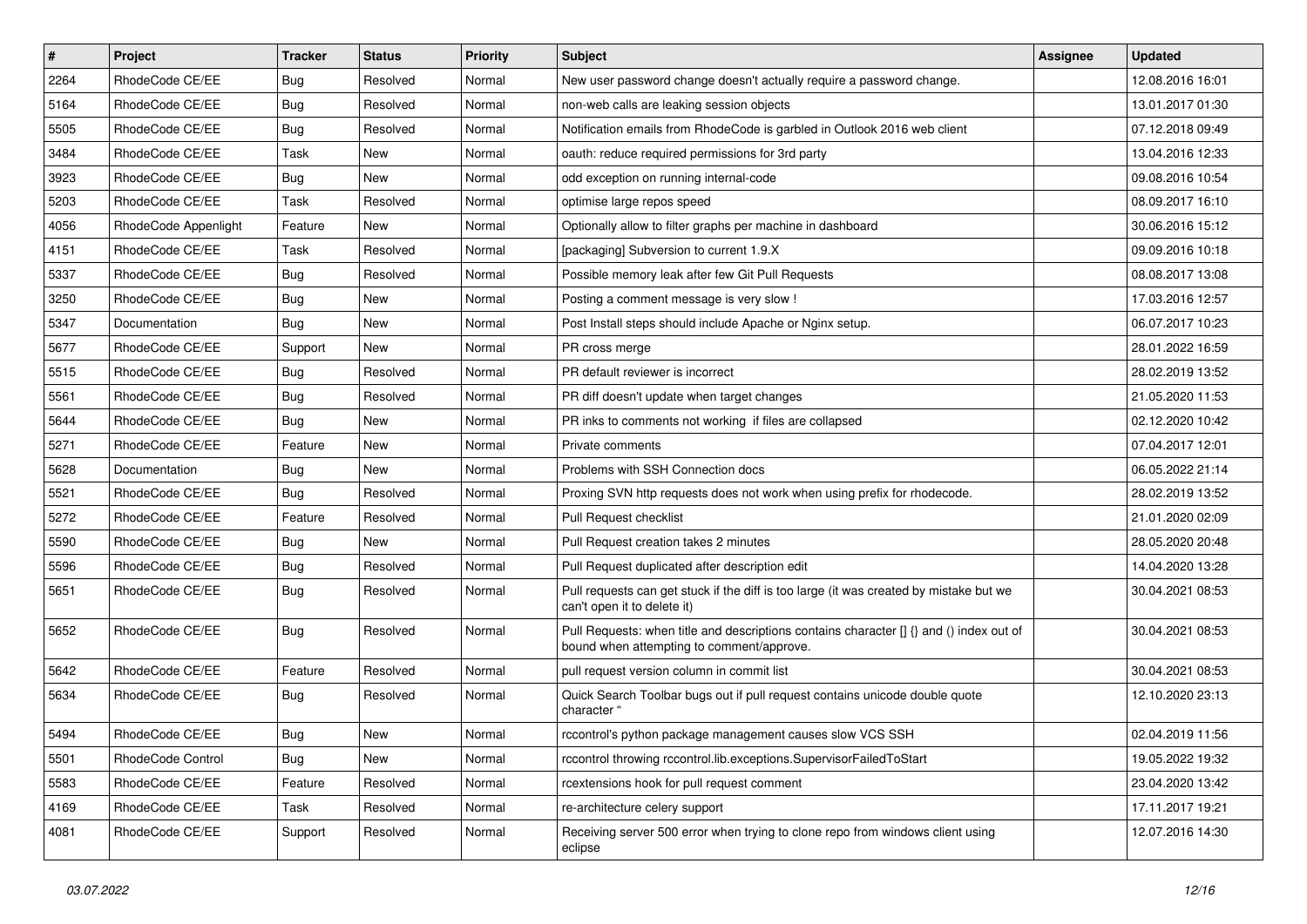| $\pmb{\#}$ | <b>Project</b>       | <b>Tracker</b> | <b>Status</b> | <b>Priority</b> | <b>Subject</b>                                                                                              | Assignee | <b>Updated</b>   |
|------------|----------------------|----------------|---------------|-----------------|-------------------------------------------------------------------------------------------------------------|----------|------------------|
| 2539       | RhodeCode CE/EE      | Feature        | Feedback      | Normal          | Recursive deletion of resources                                                                             |          | 20.04.2016 08:52 |
| 5571       | RhodeCode CE/EE      | Bug            | Resolved      | Normal          | redmine does not work with firefox any more                                                                 |          | 25.10.2019 12:38 |
| 5620       | RhodeCode CE/EE      | Bug            | Resolved      | Normal          | Regression of mail rendering in Thunderbird                                                                 |          | 15.06.2020 16:45 |
| 5664       | RhodeCode CE/EE      | Bug            | New           | Normal          | Regression: When assigning permissions, cannot see own group in auto-complete<br>without special conditions |          | 29.07.2021 10:49 |
| 5235       | RhodeCode CE/EE      | Task           | Resolved      | Normal          | relative image support                                                                                      |          | 10.03.2017 23:37 |
| 4108       | RhodeCode CE/EE      | Task           | Resolved      | Normal          | Release 4.2.2                                                                                               |          | 14.10.2016 13:08 |
| 4678       | RhodeCode CE/EE      | Task           | Resolved      | Normal          | Release 4.5.2                                                                                               |          | 19.12.2016 17:32 |
| 5570       | RhodeCode CE/EE      | <b>Bug</b>     | <b>New</b>    | Normal          | Remap repositories always fail in RhodeCode community                                                       |          | 04.10.2019 14:50 |
| 5635       | RhodeCode CE/EE      | Feature        | Resolved      | Normal          | Remember column sorted by of the "Pull Requests You Participate In" table                                   |          | 30.11.2020 22:30 |
| 5509       | RhodeCode CE/EE      | Bug            | New           | Normal          | Remove `limportant attributes` from UI elements                                                             |          | 07.12.2018 07:40 |
| 5198       | RhodeCode CE/EE      | Task           | Resolved      | Normal          | remove pyro4 from enterprise                                                                                |          | 07.02.2017 19:28 |
| 4060       | RhodeCode Appenlight | Feature        | <b>New</b>    | Normal          | Replayable requests                                                                                         |          | 30.06.2016 15:15 |
| 3376       | RhodeCode CE/EE      | Task           | New           | Normal          | Repo action plugins                                                                                         |          | 24.03.2016 15:21 |
| 5543       | RhodeCode CE/EE      | Feature        | New           | Normal          | Repo API should have equivalent get_repo_audit_logs() to User API call<br>get_user_audit_logs()             |          | 26.02.2019 12:22 |
| 5380       | RhodeCode CE/EE      | Bug            | Resolved      | Normal          | repo commits pageintion error                                                                               |          | 06.09.2017 19:16 |
| 5670       | RhodeCode CE/EE      | Bug            | <b>New</b>    | Normal          | Repo-level administrators can usurp owner of repoistory                                                     |          | 01.12.2021 16:18 |
| 3991       | RhodeCode Appenlight | Bug            | Resolved      | Normal          | report logs need upper margin                                                                               |          | 21.06.2016 18:55 |
| 5278       | RhodeCode CE/EE      | Feature        | New           | Normal          | Require support for git repositories of the form git://                                                     |          | 13.04.2017 15:20 |
| 5540       | RhodeCode CE/EE      | Bug            | <b>New</b>    | Normal          | Rhode Code 4.15.2 VCS Caching(?) behaviour                                                                  |          | 25.02.2019 17:01 |
| 5450       | RhodeCode Tools      | Bug            | New           | Normal          | rhodecode-api get license info no longer works                                                              |          | 17.07.2018 15:01 |
| 5531       | RhodeCode Tools      | Bug            | <b>New</b>    | Normal          | rhodecode-index: default cli opts overwrite given mapping file                                              |          | 17.07.2020 17:36 |
| 4303       | RhodeCode CE/EE      | Support        | New           | Normal          | rhodecode instance                                                                                          |          | 08.11.2016 16:32 |
| 3504       | RhodeCode CE/EE      | Task           | In Progress   | Normal          | [routing] Move static assets under a common prefix                                                          |          | 19.07.2016 12:27 |
| 5202       | RhodeCode CE/EE      | Task           | Resolved      | Normal          | run git gc and git repack on GIT repos when we have a scheduler via celery in<br>pyramid                    |          | 04.12.2017 20:49 |
| 3967       | RhodeCode CE/EE      | Support        | In Progress   | Normal          | Server 500 error                                                                                            |          | 11.08.2016 13:39 |
| 4059       | RhodeCode Appenlight | Feature        | New           | Normal          | Server Monitoring                                                                                           |          | 30.06.2016 15:15 |
| 5619       | RhodeCode CE/EE      | Bug            | Resolved      | Normal          | Setting Landing Commit to SVN Trunk results in Files tab hitting a 404                                      |          | 04.06.2020 23:51 |
| 4226       | RhodeCode CE/EE      | Feature        | New           | Normal          | [settings, system info] add VCS and Channelstream status to System Info                                     |          | 14.09.2016 16:45 |
| 5484       | RhodeCode CE/EE      | Support        | New           | Normal          | Setting up ssh, remote hg not found                                                                         |          | 06.07.2018 23:41 |
| 5512       | RhodeCode CE/EE      | Bug            | New           | Normal          | Show commit phase in summary view                                                                           |          | 09.11.2018 21:37 |
| 5614       | RhodeCode CE/EE      | Feature        | Resolved      | Normal          | Show context function name in hg diffs                                                                      |          | 23.04.2020 13:43 |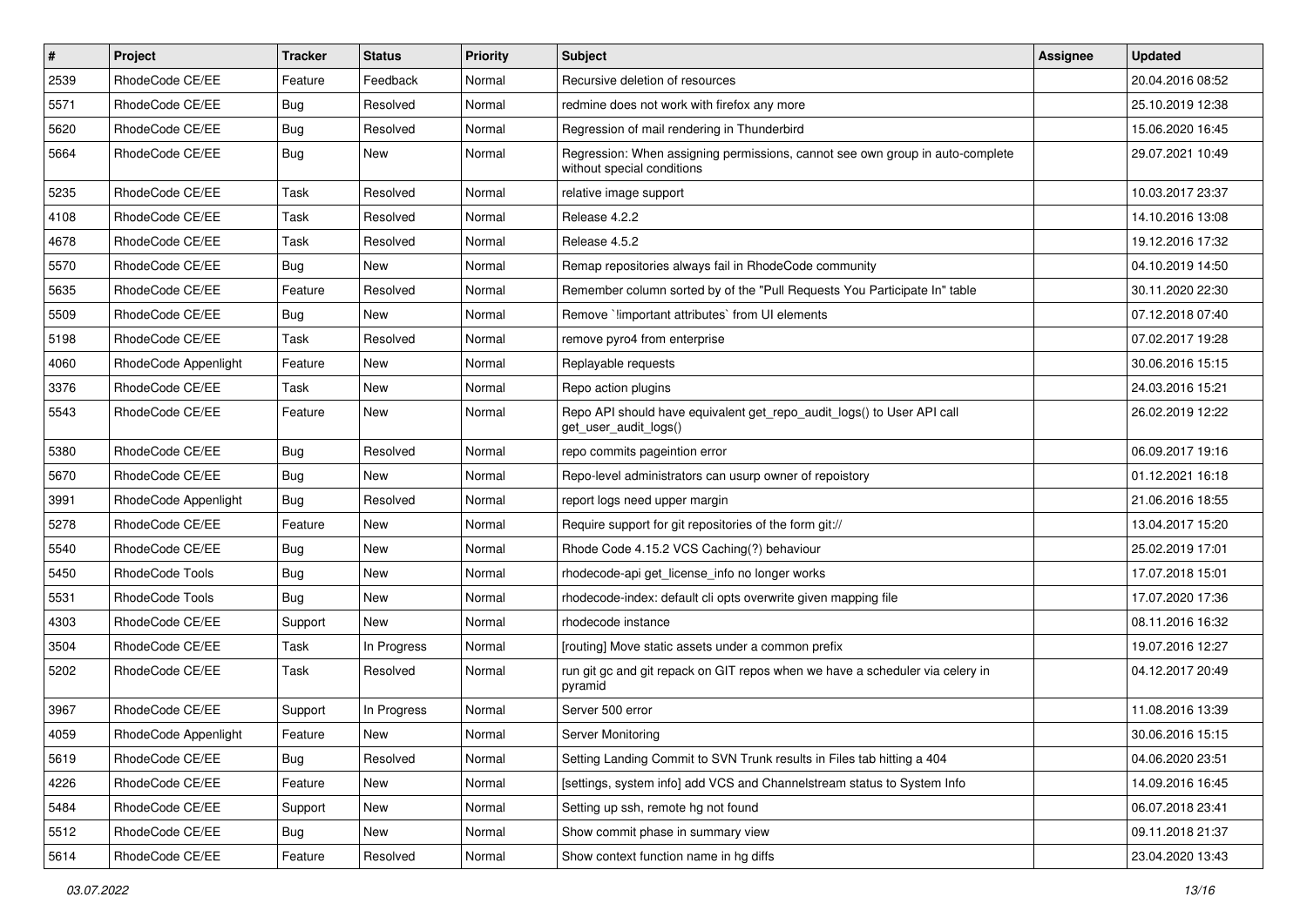| $\pmb{\#}$ | Project              | <b>Tracker</b> | <b>Status</b> | Priority | <b>Subject</b>                                                                          | Assignee | <b>Updated</b>   |
|------------|----------------------|----------------|---------------|----------|-----------------------------------------------------------------------------------------|----------|------------------|
| 5520       | RhodeCode CE/EE      | Feature        | Resolved      | Normal   | Show the head commits shas when the merge is prevented due to multiple heads            |          | 28.02.2019 13:52 |
| 4676       | RhodeCode CE/EE      | Bug            | Resolved      | Normal   | Some admin passwords can make installation fail                                         |          | 16.12.2016 16:16 |
| 3990       | RhodeCode Appenlight | Bug            | New           | Normal   | some dashboard builder buttons are up against fields                                    |          | 07.06.2016 12:01 |
| 5593       | RhodeCode CE/EE      | Support        | <b>New</b>    | Normal   | <b>SSH</b> connections                                                                  |          | 17.02.2020 16:18 |
| 5343       | RhodeCode CE/EE      | Task           | Resolved      | Normal   | SSH key management and SSH support                                                      |          | 18.08.2017 23:50 |
| 5569       | RhodeCode CE/EE      | Bug            | Resolved      | Normal   | SshWrapper error                                                                        |          | 21.01.2020 02:02 |
| 4312       | RhodeCode CE/EE      | Task           | New           | Normal   | Storage location changes                                                                |          | 11.07.2017 13:31 |
| 5533       | RhodeCode Control    | Feature        | In Progress   | Normal   | Support busybox tar                                                                     |          | 09.02.2019 22:09 |
| 4207       | RhodeCode CE/EE      | Feature        | Resolved      | Normal   | Support for obsolescence markers in changelog UI                                        |          | 19.05.2017 16:14 |
| 3922       | RhodeCode CE/EE      | <b>Bug</b>     | <b>New</b>    | Normal   | svn backend returns different diff to git/hg backends                                   |          | 11.05.2016 14:29 |
| 5395       | RhodeCode CE/EE      | Support        | Resolved      | Normal   | Svn protocols and performance                                                           |          | 04.04.2019 18:08 |
| 4089       | RhodeCode CE/EE      | Bug            | Resolved      | Normal   | svn repository does not exist                                                           |          | 12.06.2018 12:29 |
| 5541       | RhodeCode CE/EE      | Support        | <b>New</b>    | Normal   | <b>SVN Settings: Repository Patterns</b>                                                |          | 16.12.2019 15:35 |
| 3022       | RhodeCode CE/EE      | Bug            | New           | Normal   | SVN support with repositories groups                                                    |          | 26.07.2016 18:25 |
| 5394       | RhodeCode CE/EE      | Support        | New           | Normal   | SVN to Git / Mercurial Migration                                                        |          | 03.10.2017 09:29 |
| 3357       | RhodeCode CE/EE      | Bug            | Resolved      | Normal   | switch to sometimes fails to load files metadata                                        |          | 30.03.2016 10:56 |
| 3986       | RhodeCode Appenlight | <b>Bug</b>     | New           | Normal   | table headers should be left aligned                                                    |          | 07.06.2016 11:53 |
| 5277       | RhodeCode CE/EE      | Bug            | Resolved      | Normal   | table id=user_list_table - Ajax error                                                   |          | 13.04.2017 01:04 |
| 4299       | RhodeCode CE/EE      | Task           | New           | Normal   | TEMPLATE repo groups                                                                    |          | 22.09.2017 10:26 |
| 5649       | RhodeCode CE/EE      | Bug            | New           | Normal   | test-file-upload                                                                        |          | 17.12.2020 23:08 |
| 4190       | RhodeCode CE/EE      | Bug            | New           | Normal   | [tests] fix or remove rst xss inline test                                               |          | 22.08.2016 12:15 |
| 4189       | RhodeCode CE/EE      | <b>Bug</b>     | <b>New</b>    | Normal   | [tests, git] count of commit ids is different for git than hg when comparing remote     |          | 22.08.2016 12:34 |
| 4188       | RhodeCode CE/EE      | <b>Bug</b>     | <b>New</b>    | Normal   | [tests, svn] changeset tests produce different results for svn                          |          | 22.08.2016 09:54 |
| 4090       | RhodeCode CE/EE      | <b>Bug</b>     | Resolved      | Normal   | test ticket                                                                             |          | 09.03.2021 20:39 |
| 3555       | RhodeCode CE/EE      | Bug            | Resolved      | Normal   | Then disabled repo location change the panel should explicitly state that it's disabled |          | 25.04.2016 10:34 |
| 5624       | RhodeCode CE/EE      | Bug            | <b>New</b>    | Normal   | Timeout when trying to test SMTP email configuration                                    |          | 01.07.2020 20:01 |
| 4061       | RhodeCode Appenlight | Feature        | New           | Normal   | Timezone for applications                                                               |          | 30.06.2016 15:16 |
| 5559       | RhodeCode CE/EE      | <b>Bug</b>     | New           | Normal   | Timezone handling issue on repos list                                                   |          | 07.07.2019 22:19 |
| 4255       | RhodeCode CE/EE      | Bug            | New           | Normal   | [translation, i18n] translation not being applied to integrations pages                 |          | 30.09.2016 15:56 |
| 5547       | RhodeCode CE/EE      | Bug            | New           | Normal   | UI not consistent between Firefox and Chrome                                            |          | 01.03.2019 23:35 |
| 5316       | RhodeCode CE/EE      | Feature        | In Progress   | Normal   | UI should provide checkout URL for a SVN path                                           |          | 06.11.2017 21:59 |
| 5672       | RhodeCode CE/EE      | <b>Bug</b>     | New           | Normal   | Unable to browse git repository folders with # in names                                 |          | 16.12.2021 18:13 |
| 5475       | RhodeCode CE/EE      | Bug            | New           | Normal   | Unable to locate user in OpenLDAP directory via Idaps                                   |          | 08.06.2018 20:06 |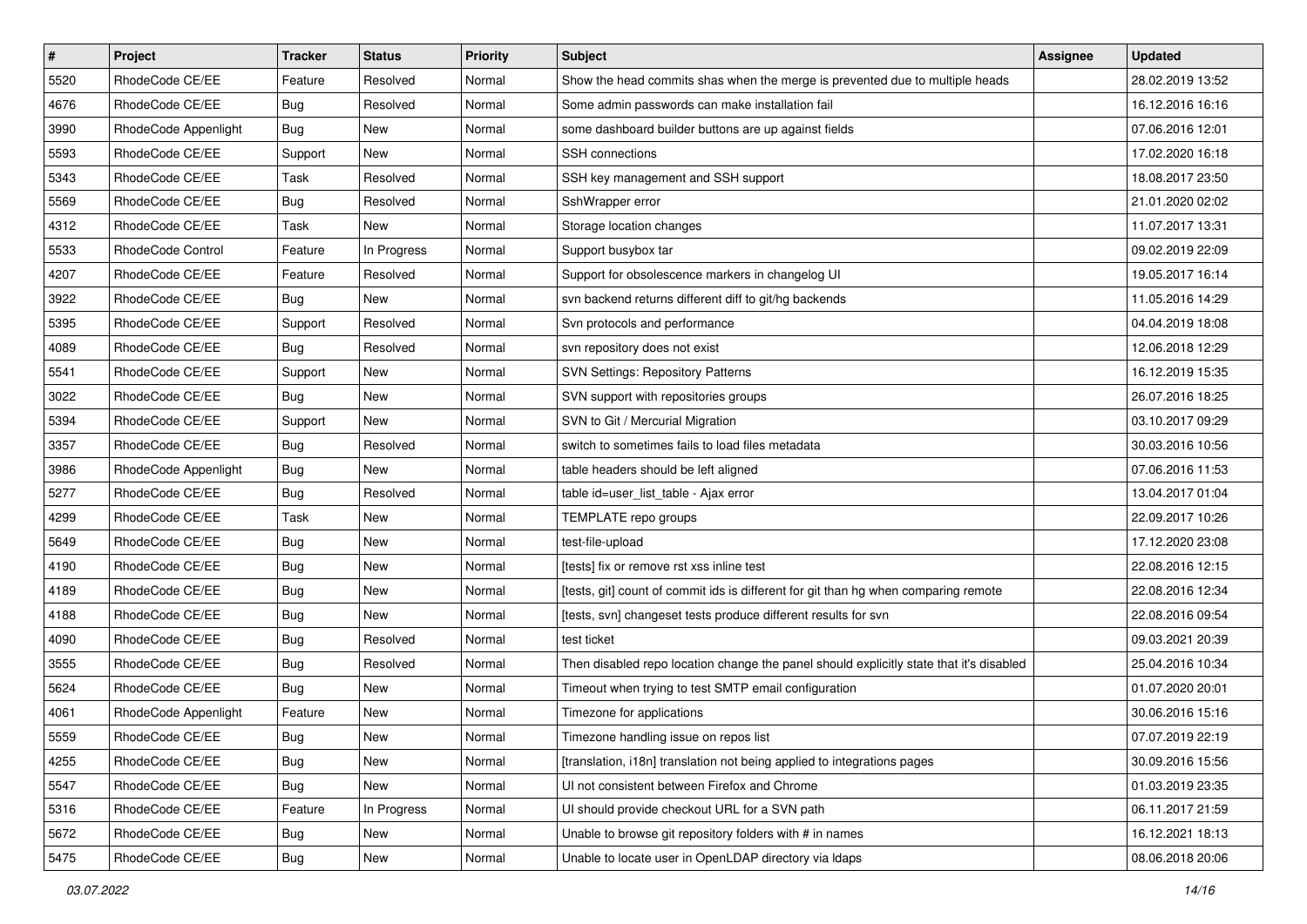| $\vert$ # | Project              | <b>Tracker</b> | <b>Status</b> | <b>Priority</b> | <b>Subject</b>                                                                                                                    | <b>Assignee</b> | <b>Updated</b>   |
|-----------|----------------------|----------------|---------------|-----------------|-----------------------------------------------------------------------------------------------------------------------------------|-----------------|------------------|
| 5348      | Documentation        | <b>Bug</b>     | New           | Normal          | Uninstall documentaion missing some steps                                                                                         |                 | 06.07.2017 10:25 |
| 2844      | RhodeCode CE/EE      | Task           | <b>New</b>    | Normal          | Update Bcrypt to a maintained version                                                                                             |                 | 17.02.2018 20:37 |
| 5584      | RhodeCode CE/EE      | Feature        | New           | Normal          | "update pull request link" message on vcs client                                                                                  |                 | 23.01.2020 10:32 |
| 5269      | RhodeCode CE/EE      | Support        | New           | Normal          | Upgrade from RC EE 3.7.1 to RC EE 4.x                                                                                             |                 | 29.06.2017 19:36 |
| 5544      | RhodeCode CE/EE      | Support        | Resolved      | Normal          | Use of authentication token with LDAP account results in account lockout when max<br>bad password attempts are configured in LDAP |                 | 27.02.2019 10:09 |
| 5400      | RhodeCode CE/EE      | Task           | <b>New</b>    | Normal          | User group - subgroup support                                                                                                     |                 | 06.11.2017 22:00 |
| 5259      | RhodeCode CE/EE      | <b>Bug</b>     | Resolved      | Normal          | user-journal storage changes                                                                                                      |                 | 12.04.2017 00:04 |
| 4003      | RhodeCode CE/EE      | Task           | Resolved      | Normal          | User personal repository groups improvements                                                                                      |                 | 07.11.2016 16:12 |
| 3939      | RhodeCode CE/EE      | Bug            | <b>New</b>    | Normal          | [ux] changelog filter blank after going back in browser                                                                           |                 | 18.05.2016 14:50 |
| 3441      | RhodeCode CE/EE      | Bug            | New           | Normal          | [ux] clicking on line in file view scrolls to that line                                                                           |                 | 05.04.2016 13:35 |
| 3455      | RhodeCode CE/EE      | Feature        | New           | Normal          | [ux] commit message search should render entire commit message                                                                    |                 | 07.04.2016 17:50 |
| 3460      | RhodeCode CE/EE      | Feature        | New           | Normal          | [ux, frontend] hide "show more" button when there is nothing more to show                                                         |                 | 11.04.2016 13:37 |
| 4144      | RhodeCode CE/EE      | Feature        | New           | Normal          | [ux] improve enable/disable of notifications                                                                                      |                 | 02.08.2016 17:19 |
| 4051      | RhodeCode CE/EE      | Task           | <b>New</b>    | Normal          | [ux, renderering] Consistent formatting on text fields.                                                                           |                 | 22.09.2017 10:27 |
| 4216      | RhodeCode CE/EE      | Task           | New           | Normal          | [ux, renderers] implement consistent rendering for text fields                                                                    |                 | 06.09.2016 11:46 |
| 5266      | RhodeCode CE/EE      | Bug            | Resolved      | Normal          | Validate if changes in target branches get's propagated on Pull request updates                                                   |                 | 05.04.2017 18:10 |
| 4227      | RhodeCode CE/EE      | Support        | Resolved      | Normal          | VBScript files detected as text/plain - no syntax highlighting                                                                    |                 | 14.09.2016 22:38 |
| 5492      | RhodeCode CE/EE      | <b>Bug</b>     | New           | Normal          | VCSServer + SVN 1.10                                                                                                              |                 | 26.07.2018 15:01 |
| 5412      | RhodeCode CE/EE      | Bug            | Resolved      | Normal          | Webhook for "pullrequest commented" event returns incomplete data                                                                 |                 | 27.02.2018 18:00 |
| 5471      | RhodeCode CE/EE      | Bug            | New           | Normal          | Webhook integration failing: need more than 3 values to unpack                                                                    |                 | 01.06.2018 02:26 |
| 5210      | RhodeCode CE/EE      | Bug            | Resolved      | Normal          | webook problems                                                                                                                   |                 | 13.02.2017 19:43 |
| 5506      | RhodeCode CE/EE      | Bug            | <b>New</b>    | Normal          | Web UI fonts are not looking good and is difficult to read for people with low vision                                             |                 | 26.10.2018 09:38 |
| 737       | Documentation        | Task           | New           | Normal          | What is an extra field and how do you add it?                                                                                     |                 | 01.07.2016 14:15 |
| 5626      | RhodeCode CE/EE      | Bug            | New           | Normal          | Whoosh full-text indexing is fully indexing all repos, not recognizing forks                                                      |                 | 02.07.2020 19:24 |
| 3977      | RhodeCode CE/EE      | Feature        | New           | Normal          | Wiki                                                                                                                              |                 | 05.06.2016 21:11 |
| 5573      | RhodeCode CE/EE      | Bug            | Resolved      | Normal          | Wrong notification Base Url for Email-Integrations                                                                                |                 | 16.01.2020 08:53 |
| 5588      | RhodeCode CE/EE      | Bug            | <b>New</b>    | Normal          | wrong rendering of issue tracker pattern                                                                                          |                 | 29.01.2020 11:24 |
| 5518      | RhodeCode CE/EE      | <b>Bug</b>     | Resolved      | Normal          | Zero-sized files in /rhodecode/config/rcextensions/examples                                                                       |                 | 21.01.2020 02:18 |
| 5536      | RhodeCode CE/EE      | Feature        | Resolved      | Low             | Ability to disable server-side SSH key generation                                                                                 |                 | 28.02.2019 13:52 |
| 4017      | RhodeCode Appenlight | Feature        | New           | Low             | application logos need help                                                                                                       |                 | 14.06.2016 11:52 |
| 5342      | RhodeCode Appenlight | <b>Bug</b>     | New           | Low             | Broken link [Applications Modify application]                                                                                     |                 | 21.06.2017 21:21 |
| 4040      | RhodeCode CE/EE      | <b>Bug</b>     | New           | Low             | [ce, ee] logout when logged out causes 403 Cross-site request forgery detected                                                    |                 | 23.06.2016 13:40 |